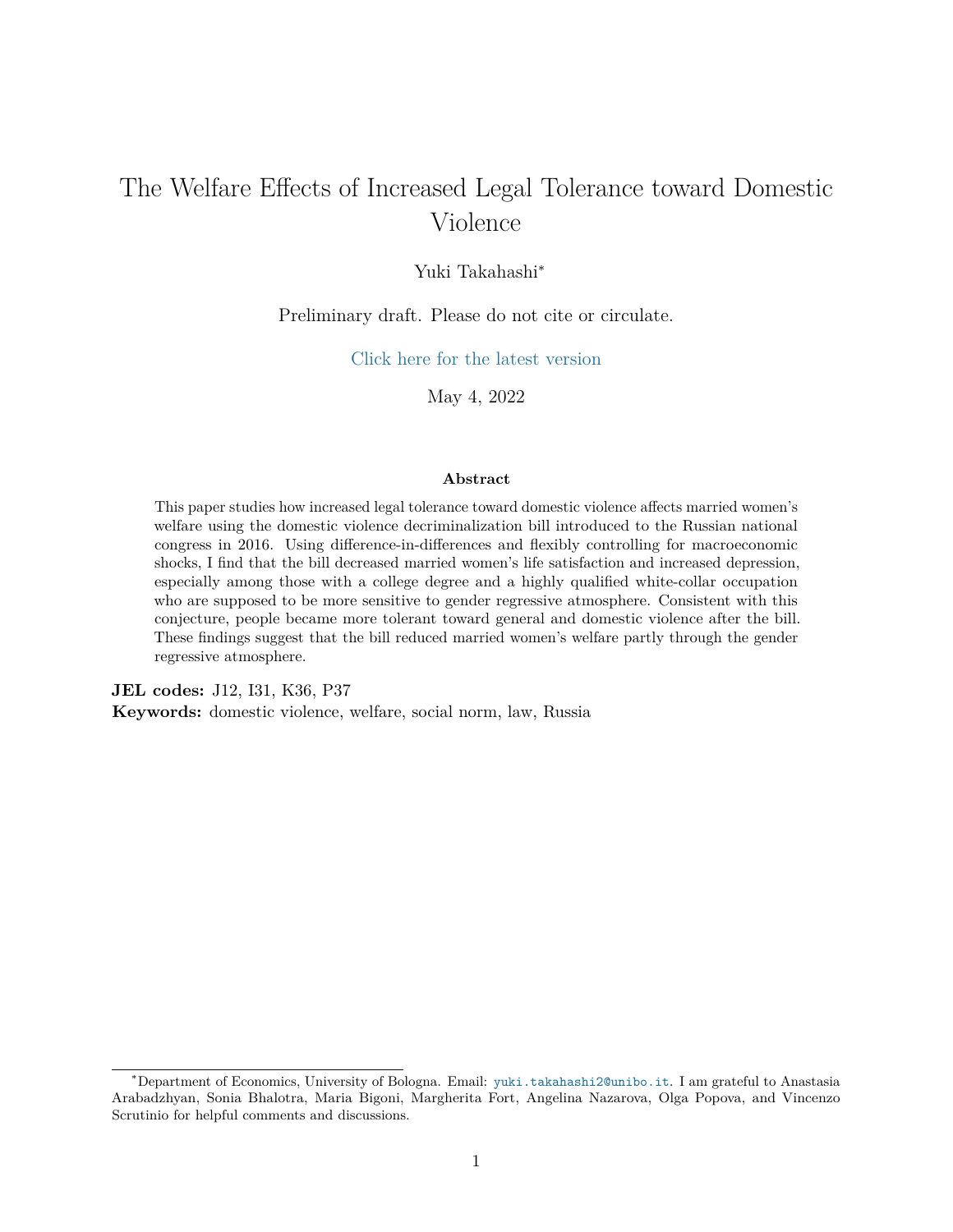#### **1 Introduction**

Domestic violence leaves a long-lasting negative impact on women's (Delara [2016\)](#page-15-0) and children's lives (Monnat and Chandler [2015\)](#page-16-0). However, as we witnessed during the COVID-19 lockdown (Bhalotra et al. [2021a;](#page-15-1) Clerici and Tripodi [2021\)](#page-15-2), domestic violence is quite prevalent across the world, both in developing and OECD countries (Devries et al. [2013;](#page-15-3) Garcia-Moreno et al. [2006\)](#page-15-4). Despite the urgency to take action, several post-communist countries go against it: Poland is leaving the European treaty on violence against women<sup>1</sup> and Belarus is prosecuting female political  $\alpha$ activists,<sup>2</sup> to list a few. While international organizations express their concerns over such policies, there is not much empirical evidence on their consequences.

To fill the gap in the literature, this paper studies the effect of increased legal tolerance toward domestic violence on married women's welfare using the Russian domestic violence decriminalization bill. Russia introduced a bill to decriminalize some forms of domestic violence to the national congress in 2016, which was eventually enacted in 2017 (Isajanyan [2017\)](#page-16-1). The bill has been criticized by several international organizations such as the United Nations<sup>3</sup> and the Human Rights Watch  $(n.d.)$ , among others, as well as Russian NGOs and activists,  $4,5,6$  but it is still in force.

Using difference-in-differences with unmarried women as a control group and flexibly controlling for macroeconomic shocks, I find that the law decreased married women's life satisfaction and increased their depression level, with larger effects on women with a college degree and a highly qualified white-collar occupation who are presumably less prone to domestic violence but more sensitive to regressive gender unequal atmosphere. Consistent with this conjecture, people became more tolerant toward general as well as domestic violence after the bill. Taken together, the bill has likely reduced women's welfare partly because of the suppressive atmosphere it brought.<sup>7</sup>

This paper's main contribution is to the literature on the role of legal institutions on domestic violence: this paper provides evidence on how increased legal tolerance toward domestic violence affects married women's welfare in a country where women are highly educated and actively participate in labor force. While there is evidence that introducing a stricter law against domestic violence in a developing country decreases domestic violence incidence (Sanin  $2021$ ),<sup>8</sup> there is little evidence on the effects of a legal change in the opposite direction and in a country where women are actively participating in labor market. Aside from legal tolerance toward domestic violence, the studies find that women's higher legal power over marital relationships and reproductive issues reduces domestic violence. For example, Stevenson and Wolfers [\(2006\)](#page-16-4) use the introduction of the

5. <https://time.com/5942127/russia-domestic-violence-women/>

<sup>1.</sup> [https://www.hrw.org/news/2020/07/28/poland-abandoning-commitment-women;](https://www.hrw.org/news/2020/07/28/poland-abandoning-commitment-women) the official name of the treaty is the "Council of Europe Convention on preventing and combating violence against women and domestic violence."

<sup>2.</sup> <https://news.un.org/en/story/2021/10/1104092>

<sup>3.</sup> [https://www.themoscowtimes.com/2019/04/12/un-committee-sides-against-russia-in-first-domestic-violence-rul](https://www.themoscowtimes.com/2019/04/12/un-committee-sides-against-russia-in-first-domestic-violence-ruling-a65226) [ing-a65226](https://www.themoscowtimes.com/2019/04/12/un-committee-sides-against-russia-in-first-domestic-violence-ruling-a65226)

<sup>4.</sup> <https://regnum.ru/news/society/2777954.html>

<sup>6.</sup> <https://www.hrw.org/news/2017/01/23/russia-bill-decriminalize-domestic-violence>

<sup>7.</sup> This also suggests that, since depression reduces one's economic outcomes (Ridley et al. [2020\)](#page-16-5), the post-communist countries' regressive gender policies will likely affect their economy negatively.

<sup>8.</sup> Sanin [\(2021\)](#page-16-3) uses criminalization of gender-based violence in Rwanda and the Rwandan Genocide.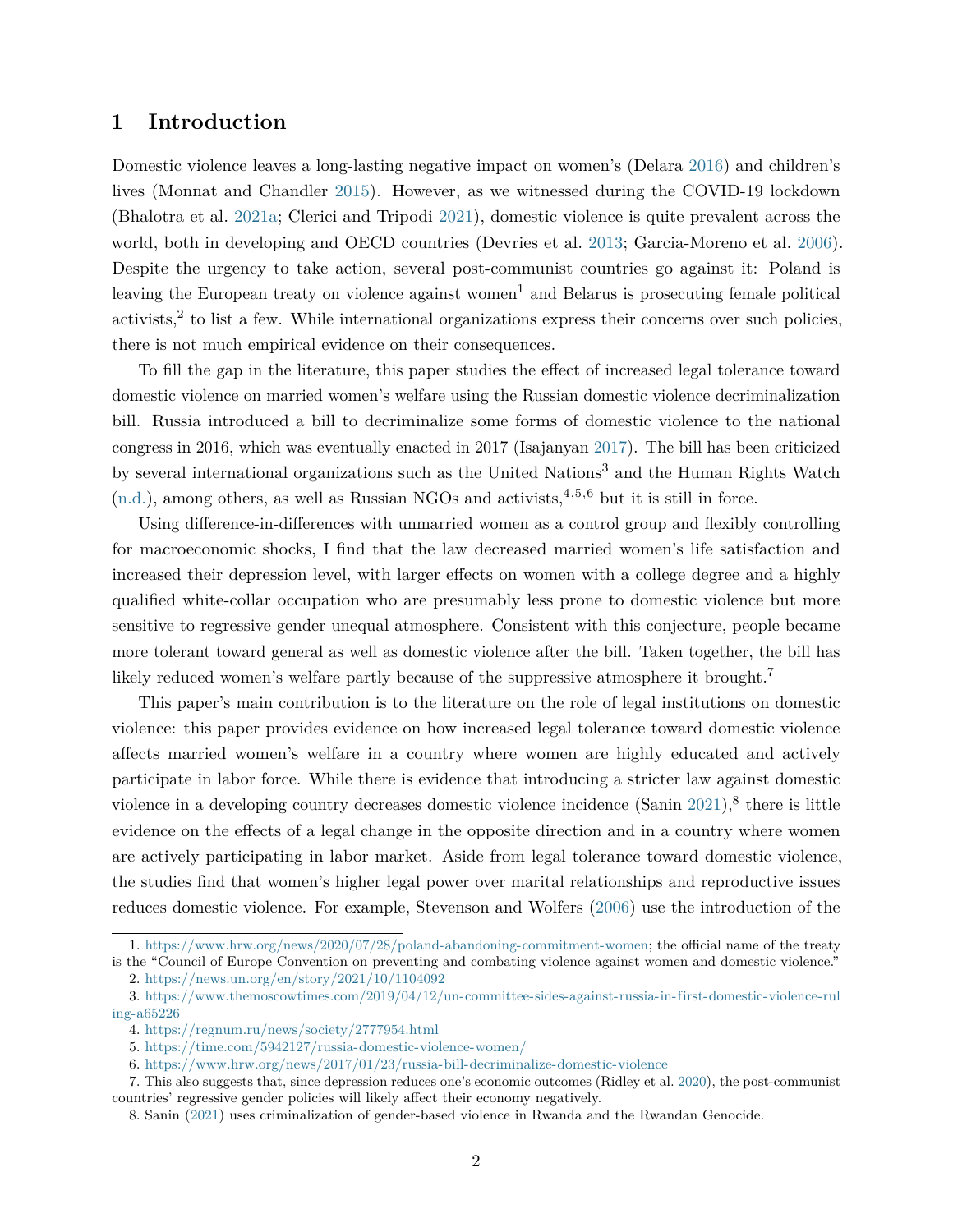US unilateral divorce law and find that the law decreased domestic violence. Corroborating this, Aizer and Dal Bó [\(2009\)](#page-15-5) use the introduction of policies that prohibit women from withdrawing prosecution for their violent partner in California and find that the policies increased domestic violence reporting presumably because they worked as commitment devices for women's timeinconsistent preference.<sup>9</sup> However, another study finds contradictory results: Ivengar  $(2009)$  uses the introduction of a mandatory arrest law in some US states that required police to arrest reported abusers increased the probability that the abusers killed women due to a reduction in reporting and an increase in men's retaliation. On reproductive issues, Muratori [\(2021\)](#page-16-7) uses abortion law change in Texas and finds that limiting access to abortion increases domestic violence and other violence against women.

This paper also relates to the literature on the effect of women's economic power on domestic violence. While studies also find that women's high economic power can backlash (Ericsson [2020;](#page-15-6) Erten and Keskin [2021;](#page-15-7) Tur-Prats  $2019$ ,  $^{10}$  this strand of literature suggests that women's economic power reduces domestic violence. Leading evidence on this claim comes from Bhalotra et al. [\(2021b\)](#page-15-8), who use Brazil's mass layoffs and examine women's and men's job loss separately. They find that women's job loss increases domestic violence, which suggests that women's economic power has stronger effect in reducing domestic violence than backlash effect. Corroborating this, Molina and Tanaka [\(2021\)](#page-16-8) use increased demand for garment factory workers in Myanmar and find that women's increased paid employment opportunities reduce domestic violence. Outside the employment context, Haushofer et al. [\(2019\)](#page-16-9) find that unconditional cash transfers to women reduced domestic violence in Kenya.

The remainder of the paper proceeds as follows. Section [2](#page-2-0) provides details of the Russian domestic violence decriminalization bill. Section [3](#page-7-0) describes data. Section [4](#page-10-0) presents empirical strategy. Section [5](#page-11-0) presents the results. Section [6](#page-13-0) concludes.

#### <span id="page-2-0"></span>**2 Institutional context**

**Gender development in Russia and other post-communist countries** Women in postcommunist countries were once running far ahead of western counterparts for their labor force participation (e.g., see Boelmann, Raute, and Schönberg [2021\)](#page-15-9). Even today, women in postcommunist countries, and especially Russia, are highly educated and actively participating in labor market relative to men. Figure [1](#page-4-0) plots the gender development index for Russia (blue), post-communist countries other than Russia (green), BRICS other than Russia (red), and OECD countries (purple) for the period from 1995 to 2019. Gender development index is a ratio of women's

<sup>9.</sup> That is, after their partner stops battering them, they will consider the cost of breaking up higher than the cost of receiving battery in the future.

<sup>10.</sup> Ericsson [\(2020\)](#page-15-6) finds that an increase in women's potential earnings leads to higher domestic violence in Sweden and Erten and Keskin [\(2021\)](#page-15-7) find that a decline in female employment reduces domestic violence using Syrian refugee arrivals in Turkey. Tur-Prats [\(2019\)](#page-17-0) find that households in areas where mother-in-law takes care of some domestic work – hence women have more time to participate in the labor force – experience lower rate of domestic violence in Spain.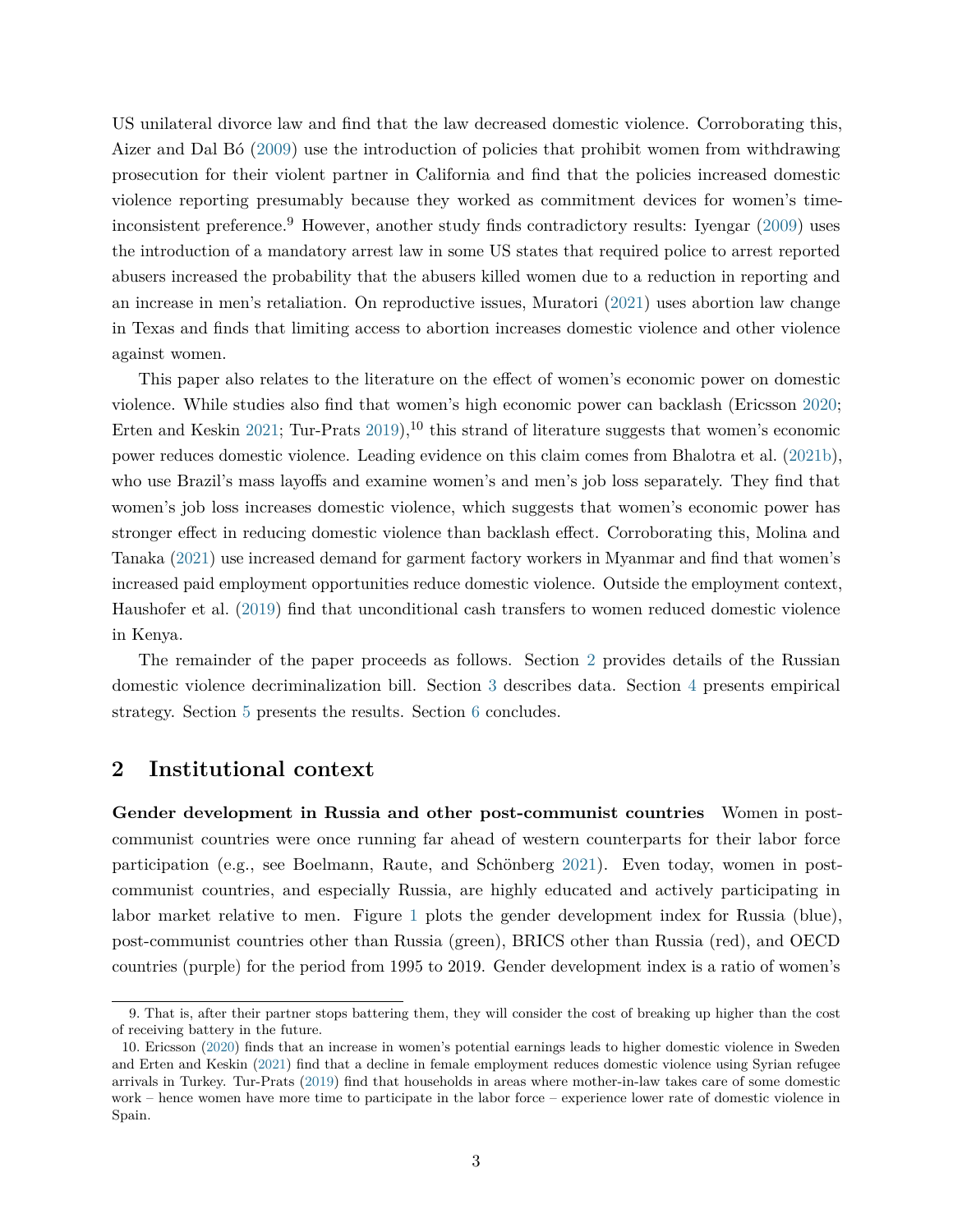and men's human development index, which is calculated from mean and expected years of schooling, gross national income (GNI) per capita, and life expectancy at birth. Thus, the higher the index, the more women are educated, the more women earn, and the longer women live relative to men, with 1 being gender parity.

The figure shows that Russia had a very high gender development index at the beginning of 2000 – above gender parity and above OECD countries. Although their index has been gradually deteriorating since then, it is still higher than that of OECD and slightly above gender parity. Other post-communist countries also had a gender development index higher than that of OCED countries in 1995; although their index has not improved since then, their index is still very close to that of OECD. These are stark contrasts to the situation in other BRICS – a group of countries with a similar degree of economic development as Russia – whose gender development indexes have been very low, although they have been catching up OECD countries.<sup>11</sup>

**Changes in battery penalties in the mid-2010s** In July 2015, the Russian Supreme Court introduced a bill to make light battery<sup>12</sup> an administrative offense rather than a criminal offense to the Russian national congress (Isajanyan [2017\)](#page-16-1). The bill initially included light battery against any person, including family members,<sup>13</sup> but before its implementation, the congress kept light battery against family members as a criminal offense.

However, the Russian Orthodox Church immediately made a statement against the exclusion of light battery toward family members from the bill, saying that it has "no moral justification and legal grounds" (Russian Orthodox Church [2016\)](#page-16-10). Then a group of Russian national congress members introduced a bill to decriminalize light battery toward family members to the national congress in November 2016, which was enacted in February 2017. Figure [2](#page-5-0) presents the timeline of the changes in light battery penalties and Table [1](#page-5-1) presents changes in the penalties for various batteries. Table [2](#page-6-0) presents the details of the penalties for various batteries shown in Table [1.](#page-5-1)

The politicians' and the Russian Orthodox Church's intention may have been to decriminalize battery against family members in general. However, what NGOs and activists were concerned about this bill was the decriminalization of domestic violence.<sup>14,15</sup> The bill has been criticized by several international organizations such as the United Nations<sup>16</sup> and the Human Rights Watch

<sup>11.</sup> Appendix Figure [A1](#page-19-0) presents women's (Panel A) and men's (Panel B) human development index for groups of countries included in Figure [1.](#page-4-0) The figure shows that women's human development index in Russia and other post-communist countries lags behind the OCED countries, likely because of the difference in the degree of economic development. However, compared to countries with a similar degree of economic development – other BRICS – women's human development in Russia and other post-communist countries is much higher.

<sup>12.</sup> Battery is defined as "Beatings or other violent actions that caused physical pain" (The Russian Federation [1996\)](#page-17-1) 13. Family members are defined as "close relatives (husband, wife, parents, children, adoptive parents, adopted children, siblings, grandfathers, grandmothers, grandchildren), guardians , trustees, as well as persons who are in property with the person who committed the act provided for in this article, or persons who maintain a common household with him" (The Russian Federation [2016\)](#page-17-2).

<sup>14.</sup> <https://www.economist.com/europe/2017/01/28/why-russia-is-about-to-decriminalise-wife-beating>

<sup>15.</sup> <https://www.hrw.org/news/2017/01/23/russia-bill-decriminalize-domestic-violence>

<sup>16.</sup> [https://www.themoscowtimes.com/2019/04/12/un-committee-sides-against-russia-in-first-domestic-violence-rul](https://www.themoscowtimes.com/2019/04/12/un-committee-sides-against-russia-in-first-domestic-violence-ruling-a65226) [ing-a65226](https://www.themoscowtimes.com/2019/04/12/un-committee-sides-against-russia-in-first-domestic-violence-ruling-a65226)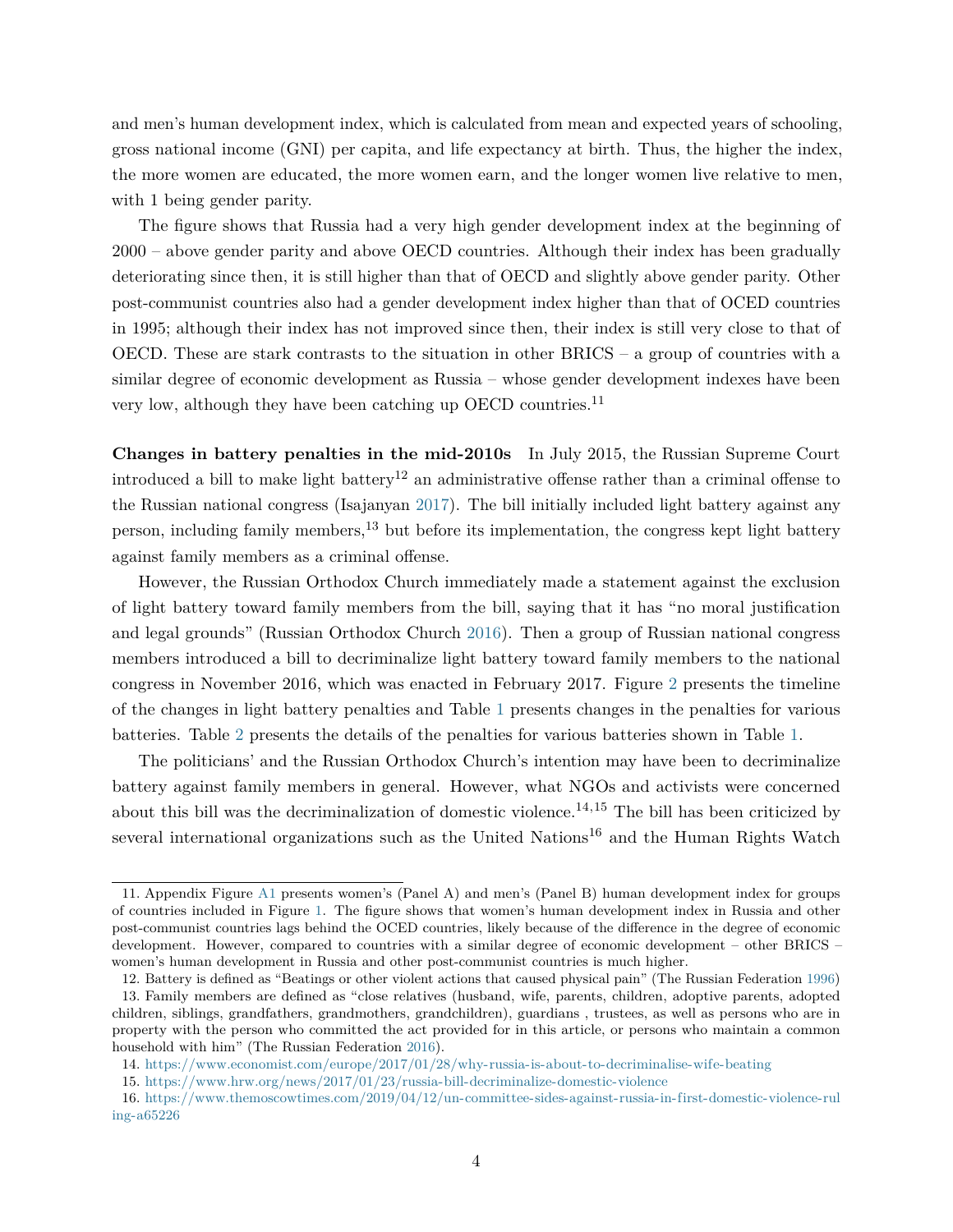<span id="page-4-0"></span>

Figure 1: Gender Development Index of Russia and groups of countries

Group → Russia → Post–communist (excl. Russia) → BRICS (excl. Russia) → OECD

*Notes:* This figure plots the gender development index for Russia (blue), post-communist countries other than Russia (green), BRICS other than Russia (red), and OECD countries (purple) for the period from 1995 to 2019. Gender development index is a ratio of women's and men's human development index, which is calculated from mean and expected years of schooling, gross national income (GNI) per capita, and life expectancy at birth. Thus, the higher the index, the more women are educated, the more women earn, and the longer women live relative to men, with 1 being gender parity. For the exact calculation of the index, see the technical notes of United Nations Development Programme [\(2020\)](#page-17-3). Other BRICS are Brazil, India, China, and South Africa. Post-communist countries are initial Comecon members as defined in Britannica (*Comecon* [2019\)](#page-15-10): former Soviet Union (Russia, Armenia, Azerbaijan, Belarus, Estonia, Georgia, Kazakhstan, Kyrgyzstan, Latvia, Lithuania, Moldova, Tajikistan, Turkmenistan, Ukraine, and Uzbekistan), Bulgaria, former Czechoslovakia (Czechia and Slovakia), Hungary, Poland, and Romania. *Source:* UNDP Human Development Reports, Gender Development Index [\(http://hdr.undp.org/en/indicators/137906\)](http://hdr.undp.org/en/indicators/137906). Retrieved on December 26, 2021.

 $(n.d.),$  $(n.d.),$  among others, as well as Russian NGOs and activists,  $17,18,19$  but it is still in force.

There are two things to note. First, these reforms are unlikely to be driven by that Russian people became more violent; rather, it is likely a part of a larger criminal law reform as the Supreme Court of the Russian Federation [\(2015\)](#page-16-11) explains: it is an attempt for "humanization and liberalization of criminal legislation" of Russia. Figure [3](#page-6-1) supports this claim: it plots the number of all registered crimes and serious crimes in Russia for the period from 2011 to 2019, normalized by their respective value in 2011. All (blue) includes all types of crimes, Murder (green) includes murders including attempts, Serious battery (red) includes batteries that result in serious injury, and Serious robbery (purple) includes stealing from someone with life-threatening means of violence.

The figure shows that registered cases for total crime and violent crimes have been decreasing from 2011 to 2015. While there is a jump in total crime in 2015, it is mainly driven by increase in theft that does not involve violence and fraud (Federal State Statistics Service [2017\)](#page-15-11), neither of

<sup>17.</sup> <https://regnum.ru/news/society/2777954.html>

<sup>18.</sup> <https://time.com/5942127/russia-domestic-violence-women/>

<sup>19.</sup> <https://www.hrw.org/news/2017/01/23/russia-bill-decriminalize-domestic-violence>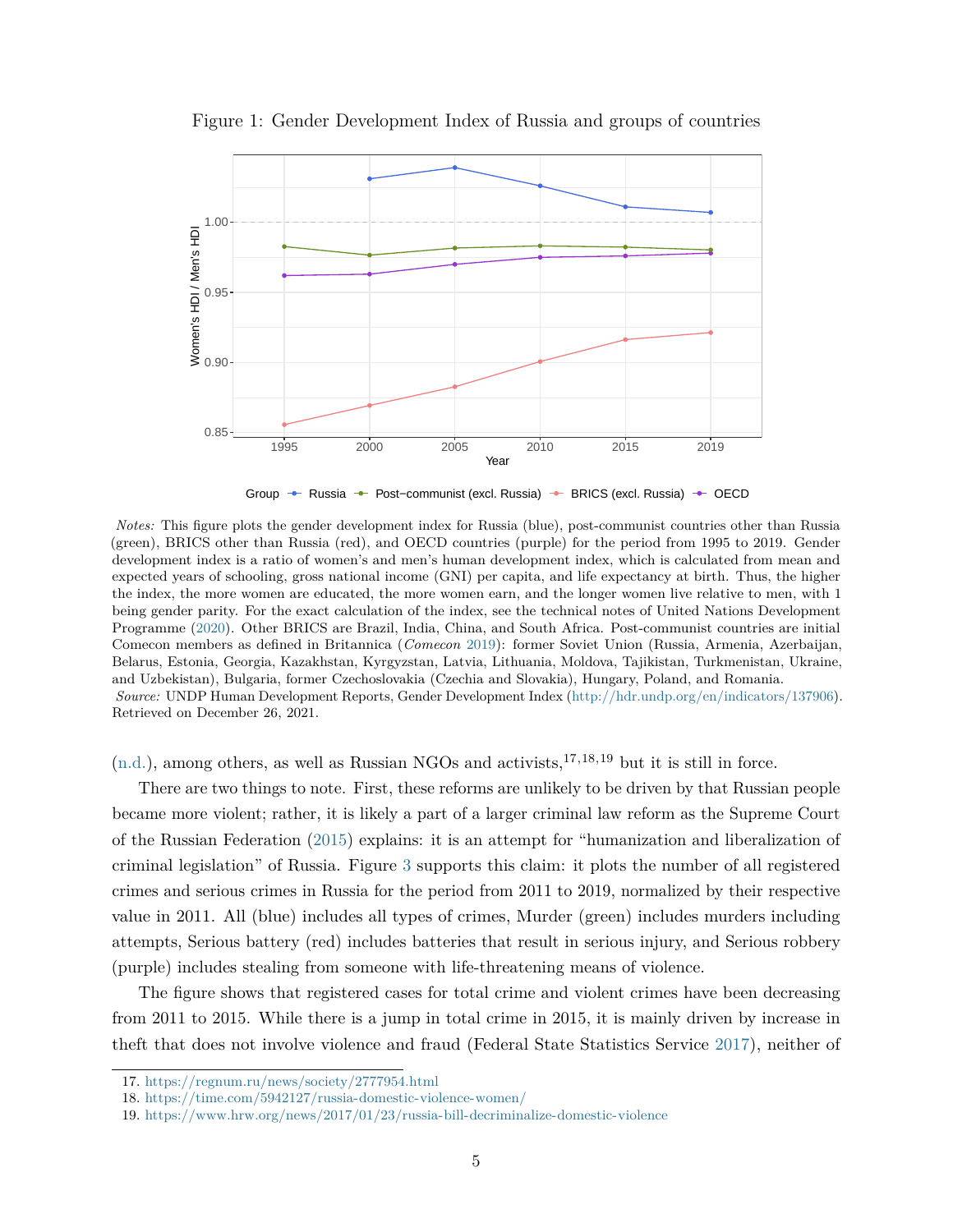<span id="page-5-0"></span>

Figure 2: Timeline of changes in light battery penalties in Russia

*Notes:* This figure shows the timeline of the changes in light battery penalties. *Sources:* Isajanyan [\(2017\)](#page-16-1), Human Rights Watch [\(n.d.\)](#page-16-2), Russian Orthodox Church [\(2016\)](#page-16-10), and The Russian Federation [\(2016,](#page-17-2) [2017\)](#page-17-4).

Table 1: Changes in penalties for various batteries

<span id="page-5-1"></span>

|                                                            | - July 2016              | July 2016<br>- February 2017 | February 2017 -        |  |  |
|------------------------------------------------------------|--------------------------|------------------------------|------------------------|--|--|
| Battery to a family member<br>1st time in a given year     | Criminal offense         | Criminal offense (modified)  | Administrative offense |  |  |
| Battery to a non-family member<br>1st time in a given year | Criminal offense         | Administrative offense       |                        |  |  |
| Battery to anyone<br>2nd time or more in a given year      | Criminal offense         | Criminal offense (modified)  |                        |  |  |
| Battery to anyone<br>that results in injury                | Serious criminal offense |                              |                        |  |  |

*Notes:* This table shows changes in penalties for various batteries. Battery is defined as "Beatings or other violent actions that caused physical pain" (The Russian Federation [1996\)](#page-17-1). Family member is defined as "close relatives (husband, wife, parents, children, adoptive parents, adopted children, siblings, grandfathers, grandmothers, grandchildren), guardians, trustees, as well as persons who are in property with the person who committed the act provided for in this article, or persons who maintain a common household with him" (The Russian Federation [2016\)](#page-17-2). *Sources:* Isajanyan [\(2017\)](#page-16-1), Human Rights Watch [\(n.d.\)](#page-16-2), and The Russian Federation [\(2016,](#page-17-2) [2017\)](#page-17-4).

which is subject of the battery decriminalization bill and likely reflect a drop in the GDP growth in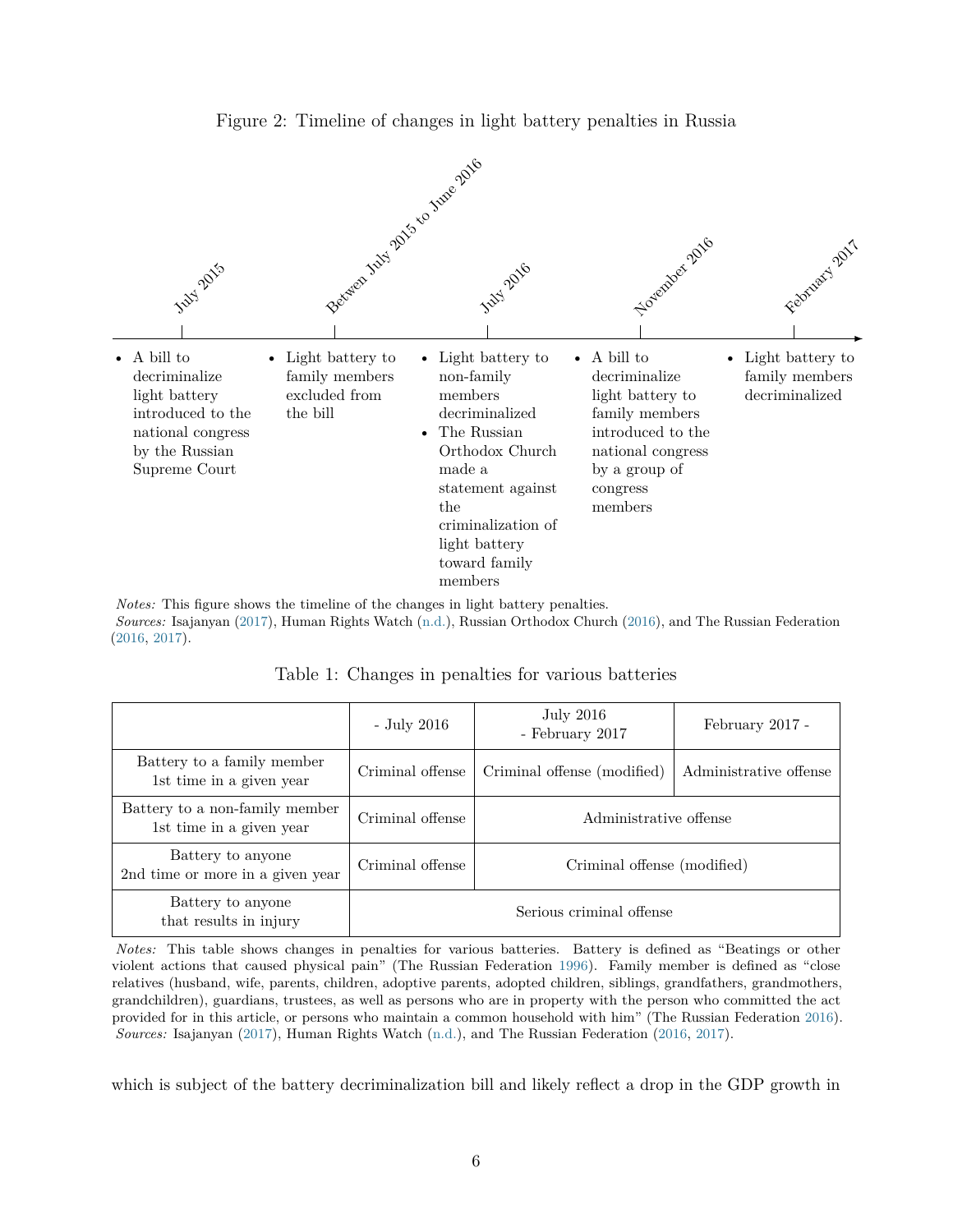|                          | Administrative<br>offense           | Criminal<br>offense                   | Criminal<br>offense<br>(modified) | Serious<br>criminal<br>offense |  |         |
|--------------------------|-------------------------------------|---------------------------------------|-----------------------------------|--------------------------------|--|---------|
| Fine $(max.)$            | 30000 rubles<br>$(\approx 400$ USD) | $40000$ rubles<br>$(\approx 540$ USD) | NA                                |                                |  |         |
| Imprisonment (max.)      | $15 \ \mathrm{days}$                | 3 months                              |                                   | 2 years                        |  |         |
| Labor $(max.)$           | NA                                  | 6 months                              |                                   |                                |  | 2 years |
| Community service (max.) | 120 hours                           | 360 hours                             | 240 hours                         | 360 hours                      |  |         |

<span id="page-6-0"></span>Table 2: Details of the penalties for various batteries (one of the following applies)

<span id="page-6-1"></span>*Notes:* This table presents the details of the penalties for various batteries shown in Table [1.](#page-5-1) *Sources:* Isajanyan [\(2017\)](#page-16-1), Human Rights Watch [\(n.d.\)](#page-16-2), and The Russian Federation [\(2016,](#page-17-2) [2017\)](#page-17-4).

Figure 3: Number of registered crimes in Russia by type (2011=1)



Type  $\rightarrow$  All  $\rightarrow$  Murder  $\rightarrow$  Serious battery  $\rightarrow$  Serious robbery

*Notes:* This figure plots the number of registered crimes by type in Russia for the period from 2011 to 2019, normalized by their respective value in 2011. All (blue) includes all types of crimes, Murder (green) includes murders including attempts, Serious battery (red) includes batteries that result in serious injury, and Serious robbery (purple) includes stealing from someone with life-threatening means of violence. Values in 2011 (in thousands): 2404.8 for All, 14.3 for Murder, 38.5 for Serious battery, and 20.1 for Serious robbery. *Sources:* Federal State Statistics Service [\(2017,](#page-15-11) [2021\)](#page-15-12).

 $2015^{20,21}$ 

Second, the Russian legal stance against domestic violence was not necessarily looser than OECD countries as of the mid-2010s. For example, it was police officers' discretion whether a domestic

<sup>20.</sup> <https://data.worldbank.org/indicator/NY.GDP.MKTP.KD.ZG?locations=RU>

<sup>21.</sup> Although Federal State Statistics Service [\(2017\)](#page-15-11) does not provide full breakdown of all crimes, the increase in all crimes from 2014 to 2015 is 197.9 thousands, the increase in theft that does not involve violence is 109.6 thousands, and the increase in fraud is 40.4 thousands.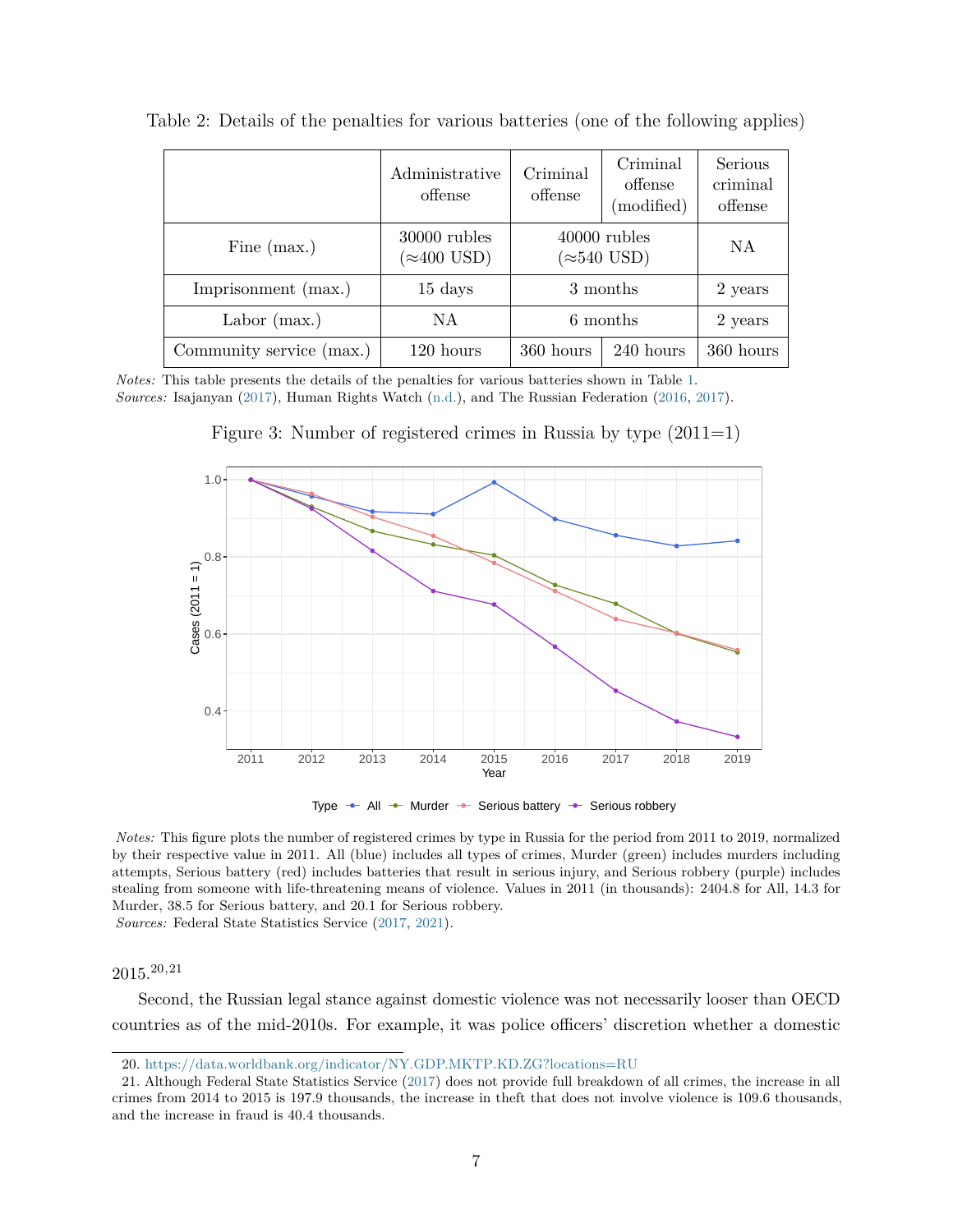violence abuser should be arrested in about half of the US states (American Bar Association [2014\)](#page-15-13), and the European countries made a Europe-wide treaty against domestic violence only in 2011 (Council of Europe [2011\)](#page-15-14). What makes this Russian case unique is that it sends an explicit message that some forms of domestic violence are not crimes. In what follows, I refer to the bill that decriminalized light battery toward family members as the "domestic violence decriminalization bill."

#### <span id="page-7-0"></span>**3 Data**

**Data on married women's welfare** To examine the effect of the bill on married women's welfare, I use the Russia Longitudinal Monitoring Survey (RLMS), an individual and household panel survey data conducted every year by researchers at the Higher School of Economics of Moscow and the University of North Carolina at Chapel Hill (Kozyreva, Kosolapov, and Popkin [2016\)](#page-16-12). The RLMS is a household-level nationally-representative annual survey where interviewers visit selected households and interview as many household members as possible. For household members of 13 years old and younger, the interviewers ask questions to the adult instead. From 2010 to 2013, above 6000 households and 16000 individuals were interviewed every year. The RLMS adds additional households each year to keep the number of households balanced.

The data contains information on individuals' health and welfare as well as demographics; I use it for the analysis for the period from 2011-2019 but exclude those who are added after 2015 because I could not define their marital status before the introduction of the domestic violence decriminalization bill.

Table [3](#page-8-0) describes welfare measures that are my dependent variables (Panel A), demographic characteristics (Panel B), education level (Panel C), and occupation category (Panel D) for married (Treated) and unmarried women (Control) and their differences before the introduction of the domestic violence decriminalization bill (2011-2015). Marital status is defined as of 2015. Panel A shows average treated women have higher welfare than control women: they are more satisfied with their life and experience less depression than control women.<sup>22,23</sup>

Panel B shows that treated women are younger and more likely to be employed than control women. Treated women are also slightly more likely to be Russian Orthodox, although the difference is quantitatively small (3%). Panel C shows that treated women are more educated than control women. Corroborating this, Panel D shows that treated women are more likely to be in a higher paid occupation.

Thus, Panel A suggests that a simple comparison between treated and control women would not yield a causal effect of the bill and that the use of difference-in-differences would be appropriate.

<sup>22.</sup> English translation for the life satisfaction question is "satisfaction with life at present." The answer choices are "fully satisfied" being 1, "rather satisfied" being 2, "both yes and no" being 3, "less than satisfied" being 4, and "not at all satisfied" being 5. For ease of interpretation, I rescaled the answers into [0,1] interval and recoded it so that the higher the value, the more satisfied with the life.

<sup>23.</sup> English translation for the depression question is "had depression in last 12M?" and the answer choices are 1 being yes and 2 being no. I recoded this variable for ease of interpretation so that 0 being no and 1 being yes.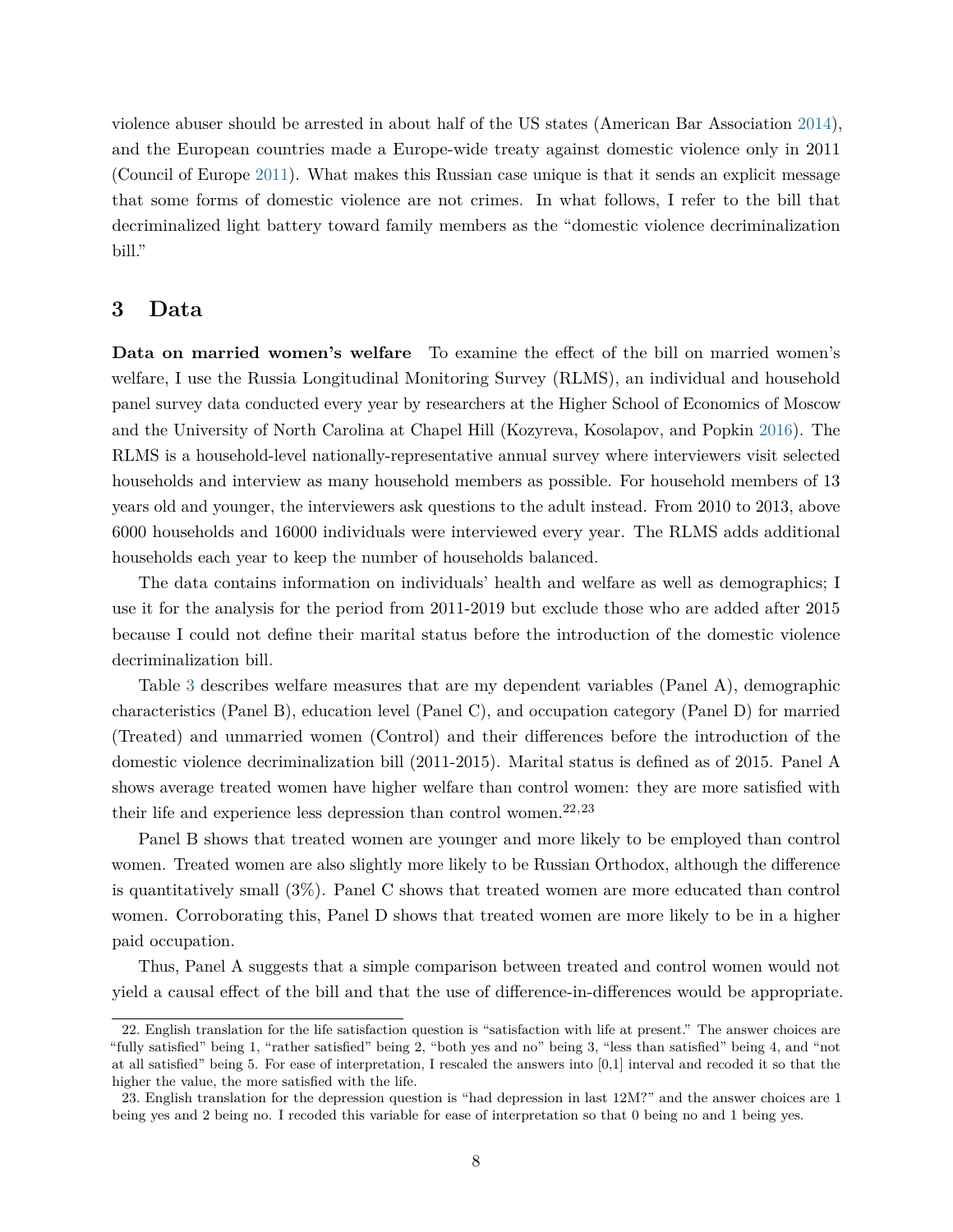|                                          | Treated |           | Control |       | Difference<br>$(Treated - Control)$ |      |         |
|------------------------------------------|---------|-----------|---------|-------|-------------------------------------|------|---------|
|                                          | Mean    | <b>SD</b> | Mean    | SD    | Mean                                | SE   | P-value |
| Panel A: Welfare measures                |         |           |         |       |                                     |      |         |
| Life satisfaction $(0-1)$                | 0.60    | 0.25      | 0.51    | 0.28  | 0.09                                | 0.01 | 0.00    |
| Depression in the past 12 months $(0/1)$ | 0.11    | 0.31      | 0.15    | 0.35  | $-0.04$                             | 0.01 | 0.00    |
| Panel B: Demographic characteristics     |         |           |         |       |                                     |      |         |
| Age                                      | 43.41   | 13.85     | 48.85   | 17.04 | $-5.45$                             | 0.39 | 0.00    |
| Employed                                 | 0.64    | 0.48      | 0.51    | 0.50  | 0.13                                | 0.01 | 0.00    |
| Russian Orthodox                         | 0.89    | 0.32      | 0.85    | 0.35  | 0.03                                | 0.01 | 0.00    |
| Panel C: Education                       |         |           |         |       |                                     |      |         |
| Primary school or below                  | 0.09    | 0.29      | 0.14    | 0.35  | $-0.05$                             | 0.01 | 0.00    |
| Secondary school                         | 0.57    | 0.49      | 0.60    | 0.49  | $-0.03$                             | 0.01 | 0.01    |
| College or above                         | 0.33    | 0.47      | 0.25    | 0.44  | 0.08                                | 0.01 | 0.00    |
| Panel D: Occupation category             |         |           |         |       |                                     |      |         |
| Managers/Professionals                   | 0.58    | 0.49      | 0.52    | 0.50  | 0.06                                | 0.01 | 0.00    |
| Clerical/Services                        | 0.28    | 0.45      | 0.31    | 0.46  | $-0.02$                             | 0.01 | 0.07    |
| Blue-collar                              | 0.09    | 0.29      | 0.14    | 0.34  | $-0.04$                             | 0.01 | 0.00    |
| Agriculture/Craft                        | 0.04    | 0.19      | 0.03    | 0.17  | 0.01                                | 0.01 | 0.29    |
| Military                                 | 0.00    | 0.07      | 0.00    | 0.03  | 0.00                                | 0.00 | 0.00    |
| Observations                             | 15992   |           | 11815   |       |                                     |      |         |
| Individuals                              | 3800    |           | 3066    |       |                                     |      |         |

<span id="page-8-0"></span>Table 3: Summary statistics for RLMS data: Treated vs. control women, 2011-2015

*Notes:* This table describes welfare measures that are my dependent variables (Panel A), demographic characteristics (Panel B), education level (Panel C), and occupation category (Panel D) for married (Treated) and unmarried women (Control) and their differences before the bill (2011-2015). Marital status is that of 2015. Occupation classification follows ISCO-08 (International Labour Office [2012\)](#page-16-13) and defined as follows: Managers/Professionals (group 1, 2, and 3), Clerical/Services (group 4 and 5), Blue-collar (group 8 and 9), Agriculture/Craft (group 6 and 7), and Military (group 0). P-values of the difference between treated and control are calculated with standard errors clustered at the individual level.

However, Panels B-D suggests that macroeconomic shocks would likely have affected treated and control women differently and thus they are likely on a different time trend, invalidating standard difference-in-differences. My approach to deal with this possible differential time trend is to flexibly control for macroeconomic shocks at the region-education-occupation cell level. $^{24}$ 

**Data on people's attitudes** To supplement the analysis of married women's welfare, I use the World Values Survey (WVS, Inglehart et al. [2020\)](#page-16-14), a repeated cross-sectional nationallyrepresentative survey that has been conducted since 1981 in more than 120 countries. The survey

<sup>24.</sup> Appendix Figure [A2](#page-20-0) presents simple year-by-year average and 95% confidence intervals of age at marriage (Panel A), employment status at marriage (Panel B), marriage rate (Panel C), and divorce rate (Panel D) around the bill, relative to the base year (2015). It shows that after the bill, women tend to postpone their marriage (Panel A). Although there is no significant change in employment status, marriage rate, or divorce rate (Panels B, C, D), the bill may have affected the composition of married women, thus I fix the marital status at the base year.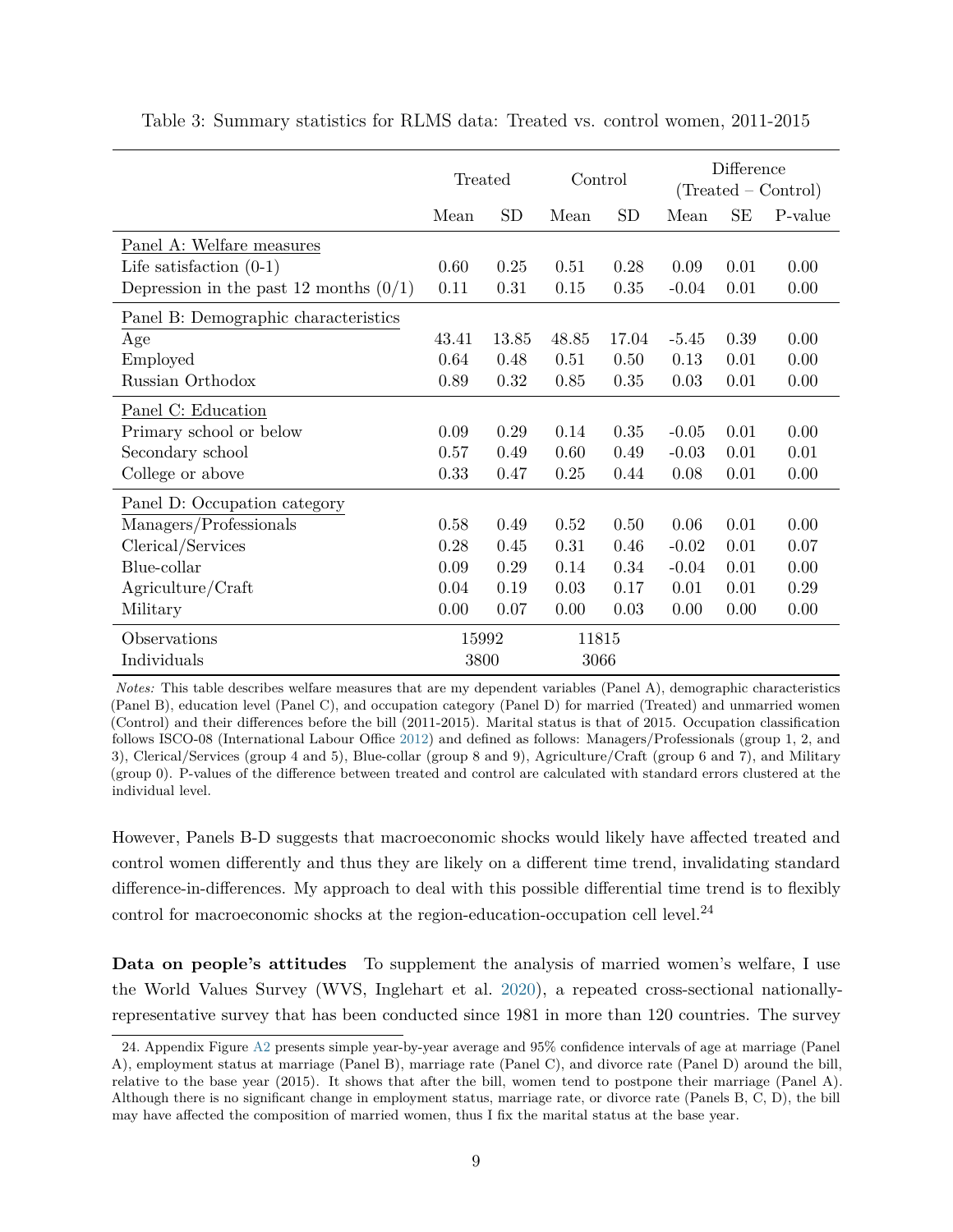collects information on people's values in several dimensions such as "social, political, economic, religious and cultural values."<sup>25</sup> The main variables of interests are the answers to the question about (i) how justifiable it is "For a man to beat his wife" and (ii) how justifiable is"Violence against other people." I use the former as a proxy of an attitude toward domestic violence and the latter an attitude toward general violence. Around the domestic violence decriminalization bill, Russia was surveyed in 2011 and 2017. Thus, I use these two waves of the Russian survey. I include both women and men in the analysis.

<span id="page-9-0"></span>

|                                             | Post<br>(2017) |       | Pre<br>(2011) |       | Difference<br>$(Post - Pre)$ |      |         |
|---------------------------------------------|----------------|-------|---------------|-------|------------------------------|------|---------|
|                                             | Mean           | SD    | Mean          | SD    | Mean                         | SЕ   | P-value |
| Panel A: Attitude measures                  |                |       |               |       |                              |      |         |
| Beating wife justifiable $(0-1)$            | 0.11           | 0.20  | 0.09          | 0.17  | 0.02                         | 0.01 | 0.00    |
| Violence against others justifiable $(0-1)$ | 0.11           | 0.19  | 0.07          | 0.15  | 0.04                         | 0.01 | 0.00    |
| Panel B: Demographic characteristics        |                |       |               |       |                              |      |         |
| Age                                         | 43.17          | 15.17 | 44.04         | 15.77 | $-0.87$                      | 0.49 | 0.08    |
| Female                                      | 0.58           | 0.49  | 0.54          | 0.50  | 0.03                         | 0.02 | 0.04    |
| Married                                     | 0.49           | 0.50  | 0.57          | 0.50  | $-0.08$                      | 0.02 | 0.00    |
| Employed                                    | 0.64           | 0.48  | 0.64          | 0.48  | 0.00                         | 0.02 | 0.78    |
| Panel C: Education                          |                |       |               |       |                              |      |         |
| Primary school or below                     | 0.10           | 0.30  | 0.01          | 0.07  | 0.09                         | 0.01 | 0.00    |
| Secondary school                            | 0.23           | 0.42  | 0.67          | 0.47  | $-0.44$                      | 0.01 | 0.00    |
| College or above                            | 0.67           | 0.47  | 0.32          | 0.47  | 0.35                         | 0.01 | 0.00    |
| Observations                                |                | 1699  | 2359          |       |                              |      |         |

Table 4: Summary statistics for WVS data: After vs. before the bill

*Notes:* This table describes attitude measures (Panel A), demographic characteristics (Panel B), and education level (Panel C) for everyone surveyed after (Post) and before the bill was introduced (Pre) and their differences. P-values of the difference between after and before are calculated with heteroskedasticity-robust standard errors.

Table [4](#page-9-0) describes attitude measures (Panel A), demographic characteristics (Panel B), and education level (Panel C) for everyone surveyed after (Post) and before the domestic violence decriminalization bill was introduced (Pre) and their differences. Panel A shows people's attitude toward beating wife justifiable is very low in both periods, but has slightly increased after the bill.<sup>26</sup> Panel A also shows that people's attitude toward violence against others justifiable is very low too in both periods, but has increased after the bill.<sup>27</sup> However, the increase in attitude toward violence against others justifiable is slightly larger.

Panel B shows that there are 8% fewer married people and 3% more women in the post-period

<sup>25.</sup> <https://www.worldvaluessurvey.org/WVSContents.jsp>

<sup>26.</sup> The answer choices are 1-10 with 1 being "Never justifiable" and 10 being "Always justifiable." I rescaled the answers into [0,1] to make interpretation easier.

<sup>27.</sup> The answer choices are 1-10 with 1 being "Never justifiable" and 10 being "Always justifiable." I rescaled the answers into [0,1] to make interpretation easier.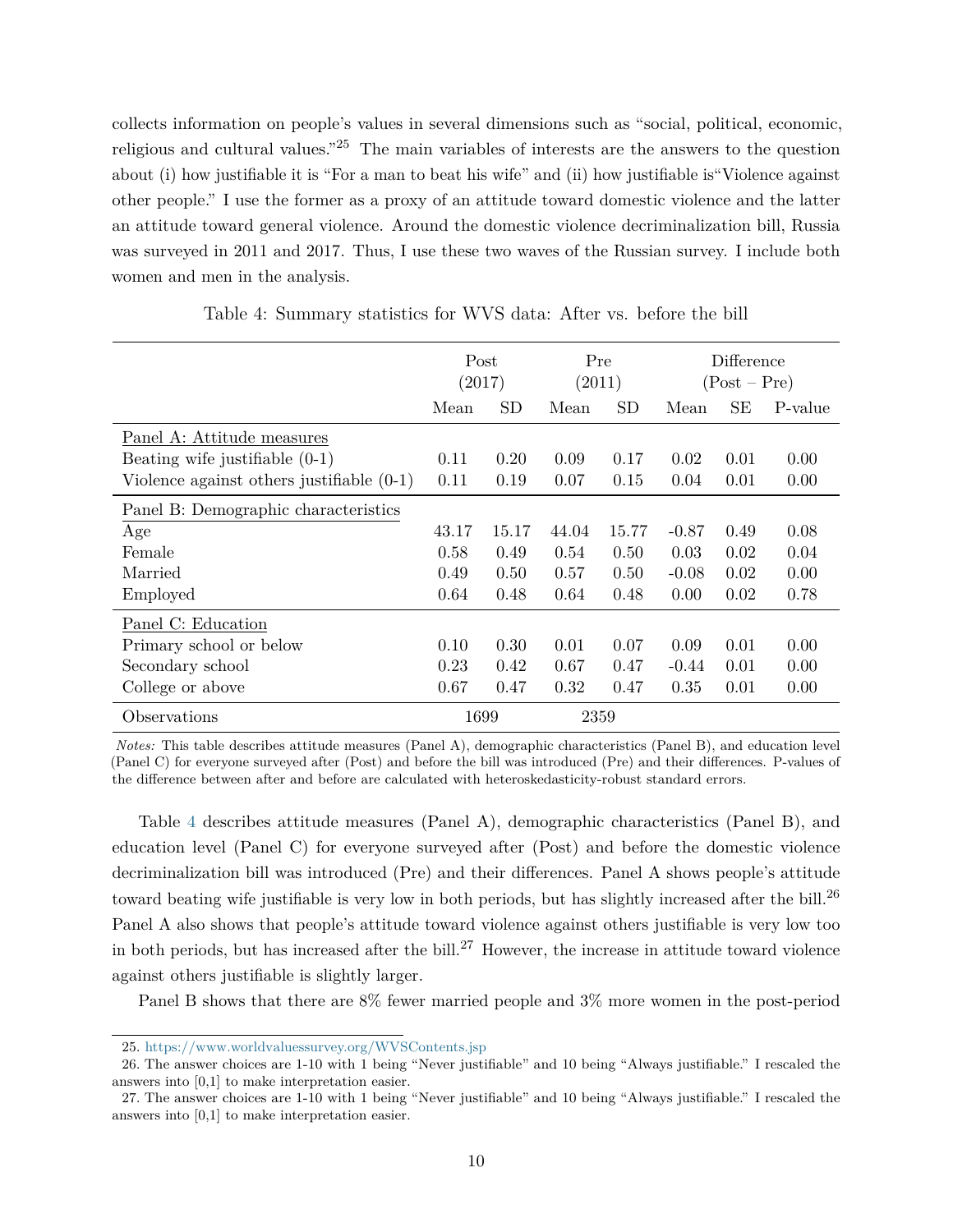survey, but age and employment status are not significantly different. Panel C shows that people are more educated in the post-period than in the pre-period.

#### <span id="page-10-0"></span>**4 Empirical strategy**

I examine the effect of the domestic violence decriminalization bill on married women's welfare; I focus on married women because they are the group that is most exposed to domestic violence. I use unmarried women as a control group. Although unmarried women's welfare may have also been negatively affected by the bill through a drop in their expected utility from marriage, if anything, my estimate would be conservative.<sup>28</sup>

I consider the event year to be 2016 because (i) the Russian Orthodox Church already made a statement that the battery decriminalization should include domestic violence immediately after its enactment in July 2016 and it is very difficult to object to the Church,<sup>29</sup> (ii) the domestic violence decriminalization bill was introduced to the national congress in November 2016, and (iii) most 2016 data I use was collected from October to December  $2016.^{30}$ 

Thus, I estimate the following event study form of the difference-in-differences equation via OLS using individual-level panel data with married women as a treated group and unmarried women as a control group, both defined as of 2015 to address the potential endogeneity of marital status to the bill:

<span id="page-10-1"></span>
$$
Y_{it} = \sum_{l=2011, l \neq 2015}^{2019} \beta_l \mathbb{1}[t=l] \times Treated_i + \mu_i + \delta_{it} + \epsilon_{it}
$$
\n(1)

where each variable is defined as follows:

- $Y_{it} \in \mathbb{R}$ : a welfare measure of individual i in year t, normalized by the base year standard deviation.
- Treated<sub>i</sub>  $\in \{0, 1\}$ : an indicator variable equals 1 if individual i is married as of 2015, 0 otherwise.
- $\mu_i$ : individual fixed effects.
- $\delta_{it}$ : year-region-education-occupation fixed effects.
- $\epsilon_{it}$ : a random error.

and 1 is an indicator function. Standard errors are clustered at the individual level.

Individual fixed effects capture individual-level unobserved heterogeneity, and year-regioneducation-occupation fixed effects capture any macroeconomic shocks specific in a given region in a given education level in a given occupation. Note that occupation is the sector which individual i belongs to, regardless of their employment status, and unaffected by the bill.

I exclude from the sample people below 18 years old and above 74 years old because in Russia,

<sup>28.</sup> I define one's marital status at 2015 as discussed later, so the effect on unmarried women may also include actual drop in utility. In any case, my estimate on married women is conservative.

<sup>29.</sup> <https://www.hrw.org/news/2016/11/18/russia-thou-shalt-not-disagree-orthodox-church>

<sup>30.</sup> As shown in Panel A of Figure [4,](#page-11-1) this seems a valid assumption: married women's life satisfaction drops from 2016 and stays at the lower level. There is no other event that only affects married women's life satisfaction.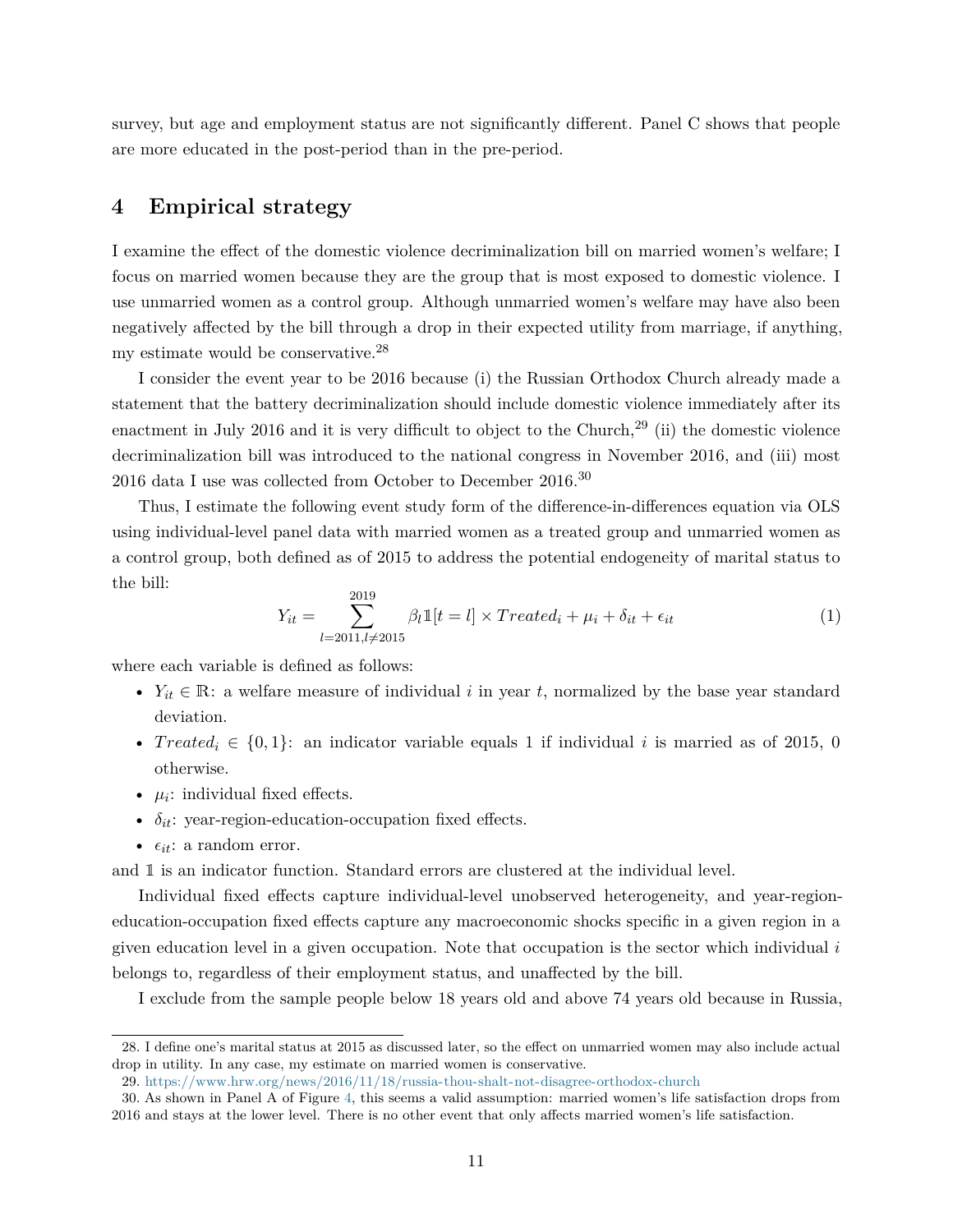the minimum age to get married is 18, and that spouses of people above 74 years old are likely to be too old to commit domestic violence. I also exclude unmarried women who live with their partners and women who are married but live separately to have a cleaner estimate. Thus, the treated group only includes married women who live with their spouse, and the control group unmarried women who do not live with their partner, both in 2015.

The key identification assumption is the parallel trend: treated and control women's welfare follows the same time trend in the absence of the bill, conditional on time-invariant individual-level unobservables and macroeconomic shocks specific in a given region in a given educational level in a given occupation. Under this assumption,  $\beta_l s$  (l = 2016, ..., 2019) capture year-by-year effect of the domestic violence decriminalization bill.  $\beta_{l}$ s ( $l = 2011, ..., 2014$ ) capture any differential time trend between treated and control women before the bill, which serves as a sanity check of parallel trend assumption.

## <span id="page-11-0"></span>**5 Results**

<span id="page-11-1"></span>

Figure 4: Effect of the bill on married women's welfare

*Notes:* This figure presents the OLS estimates of  $\beta$ <sub>l</sub>s of equation [1](#page-10-1) for life satisfaction (Panel A) and depression (Panel B) normalized by the base year (2015) standard deviation along with their 95% confidence intervals. Standard errors are clustered at the individual level.

Figure [4](#page-11-1) presents the OLS estimates of  $\beta_l$ s of equation [1](#page-10-1) for life satisfaction (Panel A) and depression (Panel B) normalized by the base year (2015) standard deviation along with their 95% confidence intervals. Panel A shows that before the bill, the life satisfaction of the treated and control women roughly follows the same time trend, consistent with the parallel trend assumption. After the bill, however, the treated women's life satisfaction drops and stays at the lower level. Panel B shows that even before the bill, depression levels of the treated and control women follow somewhat different time trends, with treated women trending upward. However, after the bill, the treated women's trend seems to jump up and stays at the higher level.

Table [5](#page-12-0) presents standard difference-in-differences estimates from equation [1](#page-10-1) to quantify the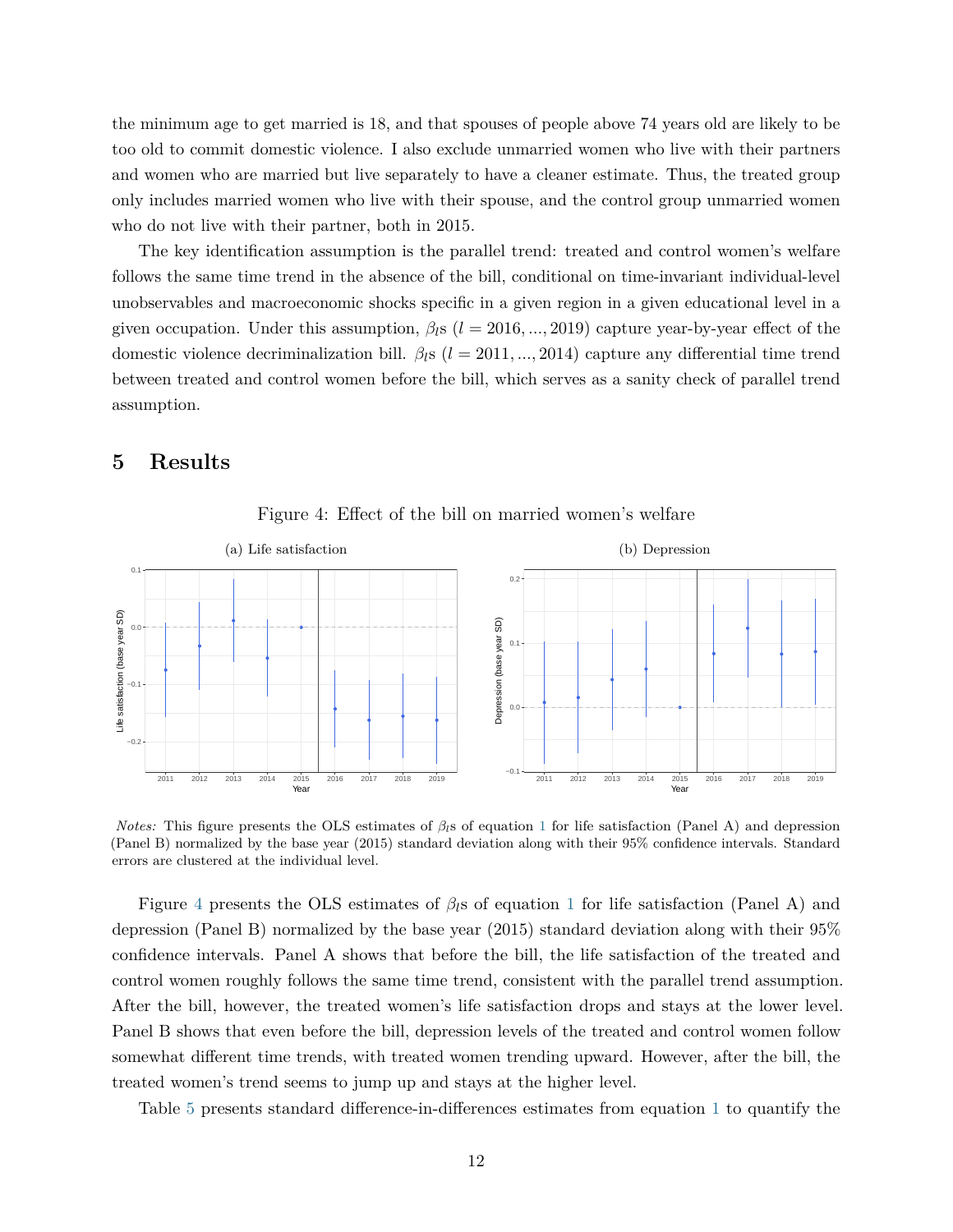<span id="page-12-0"></span>

| Dependent variable:                     |                        | Life satisfaction<br>(base year SD) |                        | Depression in the past 12 months<br>(base year SD) |                       |                       |  |
|-----------------------------------------|------------------------|-------------------------------------|------------------------|----------------------------------------------------|-----------------------|-----------------------|--|
|                                         | (1)                    | (2)                                 | (3)                    | (4)                                                | (5)                   | (6)                   |  |
| Treated x Post                          | $-0.122***$<br>(0.017) | $-0.115***$<br>(0.019)              | $-0.101***$<br>(0.020) | $0.076***$<br>(0.019)                              | $0.062***$<br>(0.020) | $0.073***$<br>(0.021) |  |
| Treated x Post x College or above       |                        | $-0.018$<br>(0.019)                 |                        |                                                    | $0.036*$<br>(0.020)   |                       |  |
| Treated x Post x Managers/Professionals |                        |                                     | $-0.046**$<br>(0.018)  |                                                    |                       | 0.008<br>(0.020)      |  |
| Individual FE                           | ✓                      | J                                   | $\checkmark$           |                                                    | ✓                     | $\checkmark$          |  |
| Time-Region-<br>Education-Occupation FE |                        | ✓                                   | ✓                      | ✓                                                  | ✓                     |                       |  |
| Pre-period mean of treated group        | 0.633                  | 0.633                               | 0.633                  | 0.072                                              | 0.072                 | 0.072                 |  |
| Pre-period SD of treated group          | 0.238                  | 0.238                               | 0.238                  | 0.259                                              | 0.259                 | 0.259                 |  |
| Base year SD of treated group           | 0.240                  | 0.240                               | 0.240                  | 0.245                                              | 0.245                 | 0.245                 |  |
| Adj. R-squared                          | 0.445                  | 0.445                               | 0.445                  | 0.257                                              | 0.257                 | 0.257                 |  |
| Observations                            | 51787                  | 51787                               | 51787                  | 51306                                              | 51306                 | 51306                 |  |
| Individuals                             | 8961                   | 8961                                | 8961                   | 8942                                               | 8942                  | 8942                  |  |

#### Table 5: Effect of the bill on married women's welfare

*Notes:* This table presents standard difference-in-differences estimates from equation [1.](#page-10-1) Standard errors in parenthesis are clustered at the individual level. Significance levels: \* 10%, \*\* 5%, and \*\*\* 1%.

effect. Column 1 shows that the bill decreased treated women's life satisfaction by 12.2% relative to the base year standard deviation and column 4 shows that the law increased treated women's depression by 7.6% relative to the base year standard deviation. They are quantitatively sizable and statistically highly significant.<sup>31</sup>

The table also shows that the bill decreased treated women's life satisfaction in a highly qualified white-collar occupation more (column 3) and increased the depression level of treated women with a college degree more (column 5). Note that these women are presumably less prone to domestic violence but more sensitive to regressive gender unequal atmosphere.<sup>32</sup> Although statistically insignificant and quantitatively small, the results in columns 2 and 6 are consistent with this story.

To corroborate the results in Table [5,](#page-12-0) Figure [5](#page-13-1) plots people's attitude toward general and domestic violence before and after the domestic violence decriminalization bill for everyone (Panels 1A-1C), women (Panels 2A-2C), and men (Panels 3A-3C) by their marital status and education level using the WVS data.<sup>33</sup> The figure shows that people became more tolerant toward general as well as domestic violence after the bill, regardless of their gender, marital status, or education level. Thus, these results suggest that the suppressive atmosphere itself may have reduced married women's welfare.

<sup>31.</sup> Appendix Table [A1](#page-18-0) gradually adds fixed effects to show the stability of the estimates.

<sup>32.</sup> As discussed in the introduction, women's economic power has net positive effects in deterring domestic violence. 33. Appendix Figure [A3](#page-21-0) presents the same plots but for married and highly educated, and shows very similar pictures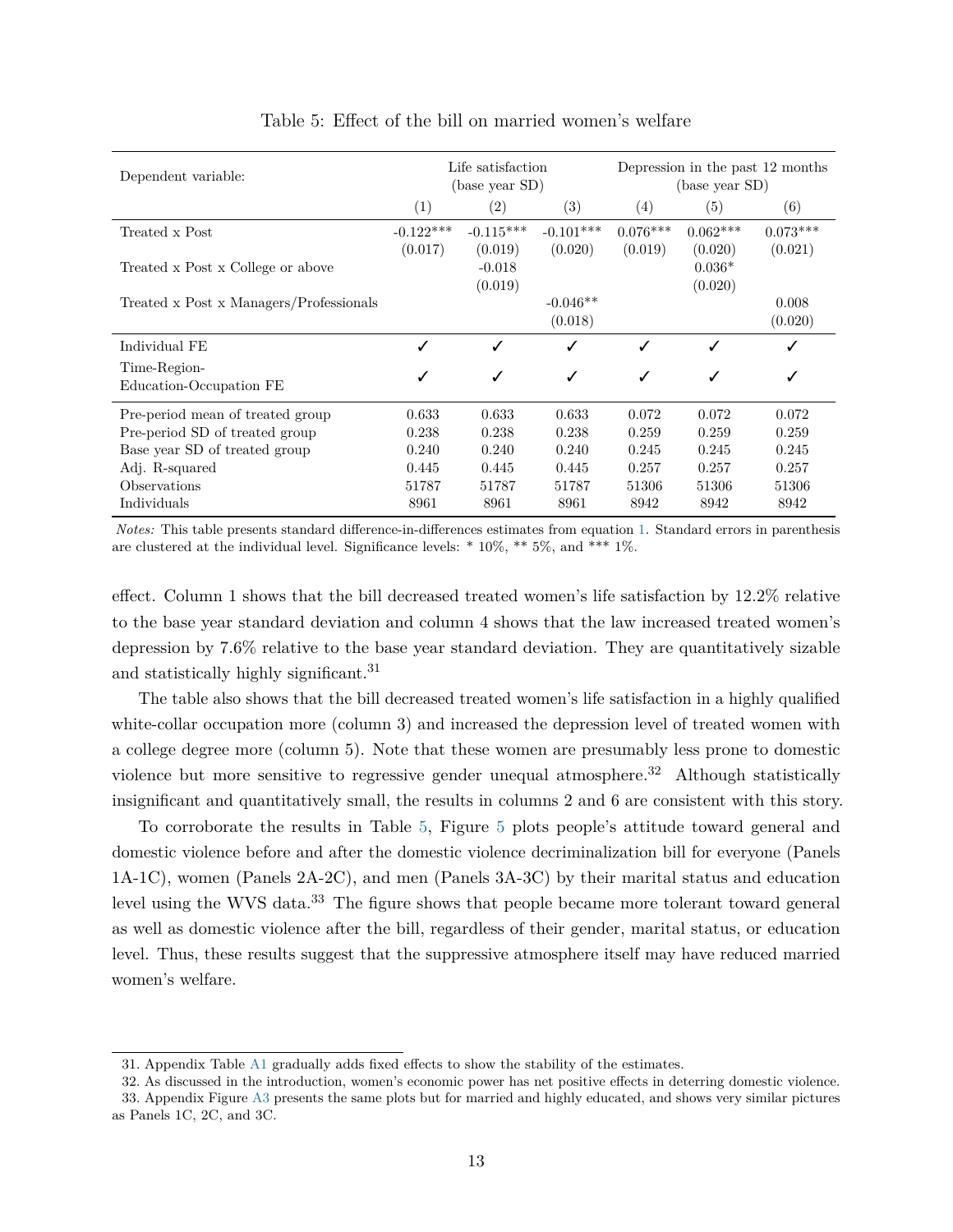<span id="page-13-1"></span>

Figure 5: Changes in people's attitudes toward general and domestic violence

*Notes:* This figure plots people's attitude toward general and domestic violence before and after the domestic violence decriminalization bill for everyone (Panels 1A-1C), women (Panels 2A-2C), and men (Panels 3A-3C) by their marital status and education level using the WVS data. The 95% confidence intervals are calculated with heteroskedasticity-robust standard errors.

## <span id="page-13-0"></span>**6 Conclusion**

This paper studies the effect of increased legal tolerance toward domestic violence on married women's welfare using the Russian domestic violence decriminalization bill introduced to the national congress in 2016. Using difference-in-differences and flexibly controlling for macroeconomic shocks with unmarried women as a control group, I find that the law decreased married women's life satisfaction and increased depression level. The effect is larger for women with a college degree or a highly qualified white-collar occupation who are supposed to be less prone to domestic violence but more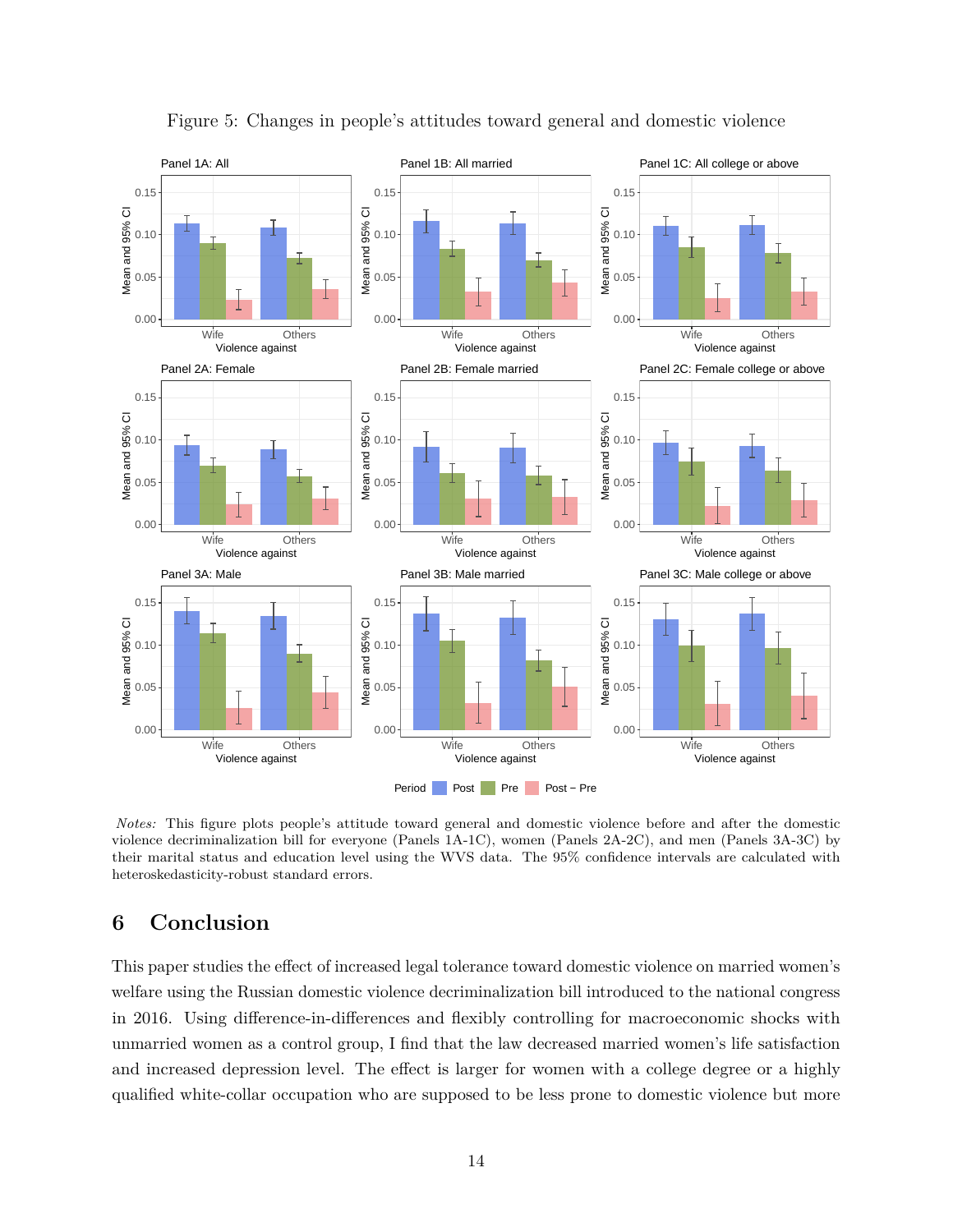sensitive to regressive gender unequal atmosphere. Consistent with this interpretation, people became more tolerant toward general as well as domestic violence after the bill. These results suggest that the bill reduced women's welfare partly because of the suppressive atmosphere itself.

This paper contributes to studies on the role of legal institutions on domestic violence; this paper provides evidence on how increased legal tolerance toward domestic violence affects married women's welfare in a country with a highly educated female labor force.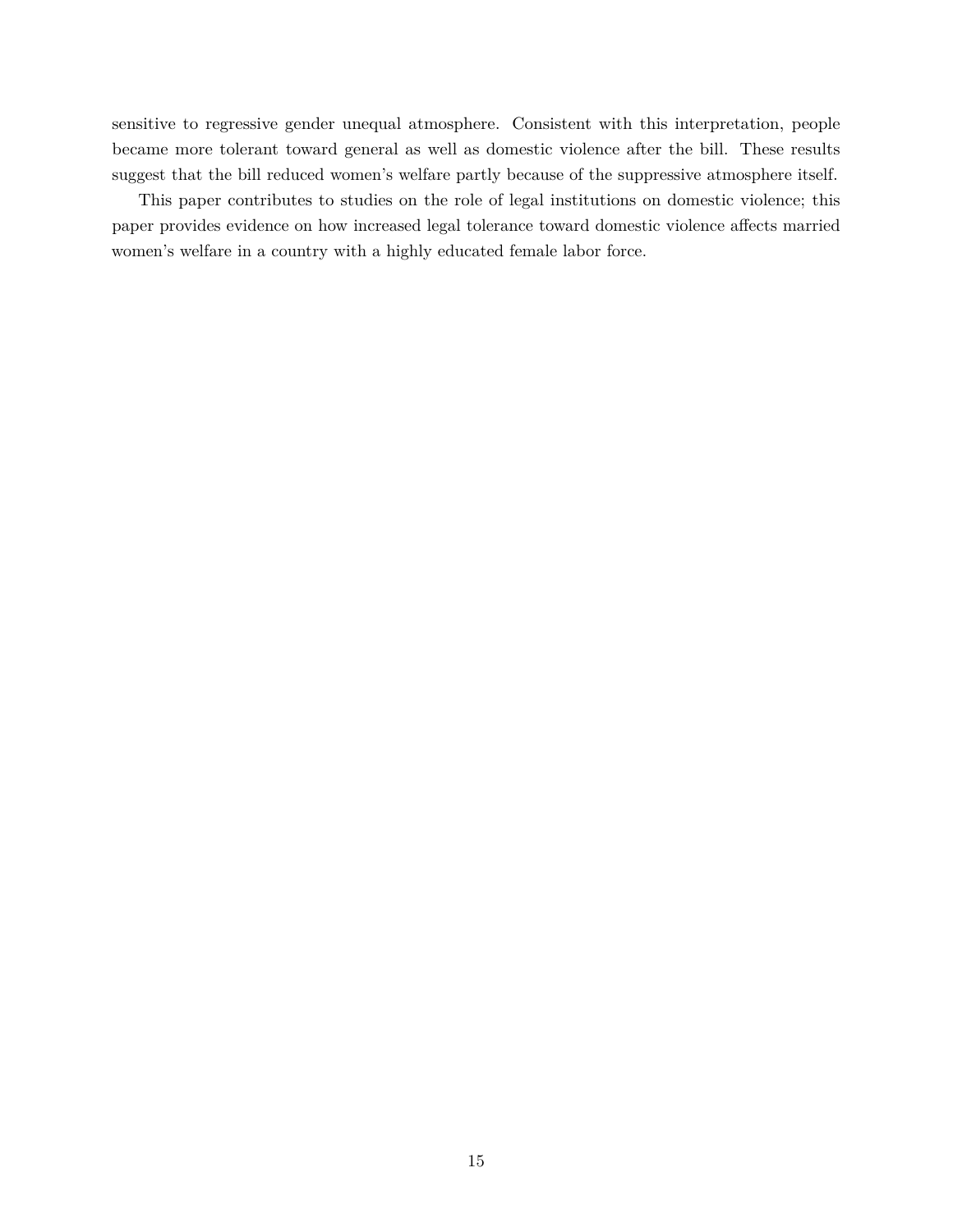## **References**

- <span id="page-15-5"></span>Aizer, Anna, and Pedro Dal Bó. 2009. "Love, Hate and Murder: Commitment Devices in Violent Relationships." *Journal of Public Economics* 93 (3): 412–428.
- <span id="page-15-13"></span>American Bar Association. 2014. *Domestic Violence Arrest Policies.* Report. American Bar Association.
- <span id="page-15-1"></span>Bhalotra, Sonia, Emilia Brito, Damian Clarke, Pilar Larroulet, and Francisco J. Pino. 2021a. *Dynamic Impacts of Lockdown on Domestic Violence: Evidence from Multiple Policy Shifts in Chile.* Working Paper.
- <span id="page-15-8"></span>Bhalotra, Sonia, Diogo G. C. Britto, Paolo Pinotti, and Breno Sampaio. 2021b. *Job Displacement, Unemployment Benefits and Domestic Violence.* Working Paper.
- <span id="page-15-9"></span>Boelmann, Barbara, Anna Raute, and Uta Schönberg. 2021. *Wind of Change? Cultural Determinants of Maternal Labor Supply.* Working Paper.
- <span id="page-15-2"></span>Clerici, Cristina, and Stefano Tripodi. 2021. *Unemployment and Intra-Household Dynamics: The Effect of Male Job Loss on Intimate Partner Violence in Uganda.* Working Paper, Misum Working Paper Series 2021-4. Stockholm School of Economics, Mistra Center for Sustainable Markets (Misum).
- <span id="page-15-10"></span>*Comecon.* 2019. In *Encyclopedia Britannica,* by Britannica.
- <span id="page-15-14"></span>Council of Europe. 2011. *Council of Europe Convention on Preventing and Combating Violence against Women and Domestic Violence (CETS No. 210).* Report. Strasbourg, France: Council of Europe.
- <span id="page-15-0"></span>Delara, Mahin. 2016. "Mental Health Consequences and Risk Factors of Physical Intimate Partner Violence." *Mental Health in Family Medicine* 12:119–125.
- <span id="page-15-3"></span>Devries, K. M., J. Y. T. Mak, C. García-Moreno, M. Petzold, J. C. Child, G. Falder, S. Lim, et al. 2013. "The Global Prevalence of Intimate Partner Violence Against Women." *Science* 340 (6140): 1527–1528.
- <span id="page-15-6"></span>Ericsson, Sanna. 2020. *Backlash: Female Economic Empowerment and Domestic Violence.* Working Paper.
- <span id="page-15-7"></span>Erten, Bilge, and Pinar Keskin. 2021. "Female Employment and Intimate Partner Violence: Evidence from Syrian Refugee Inflows to Turkey." *Journal of Development Economics* 150:102607.
- <span id="page-15-11"></span>Federal State Statistics Service. 2017. *Social Status and Standard of Living of the Population of Russia 2017 [Original in Russian].* Moscow, Russia: Federal State Statistics Service.

<span id="page-15-12"></span>. 2021. *Social Status and Standard of Living of the Population of Russia 2021 [Original in Russian].* Moscow, Russia: Federal State Statistics Service.

<span id="page-15-4"></span>Garcia-Moreno, Claudia, Henrica AFM Jansen, Mary Ellsberg, Lori Heise, and Charlotte H Watts. 2006. "Prevalence of Intimate Partner Violence: Findings from the WHO Multi-Country Study on Women's Health and Domestic Violence." *The Lancet* 368 (9543): 1260–1269.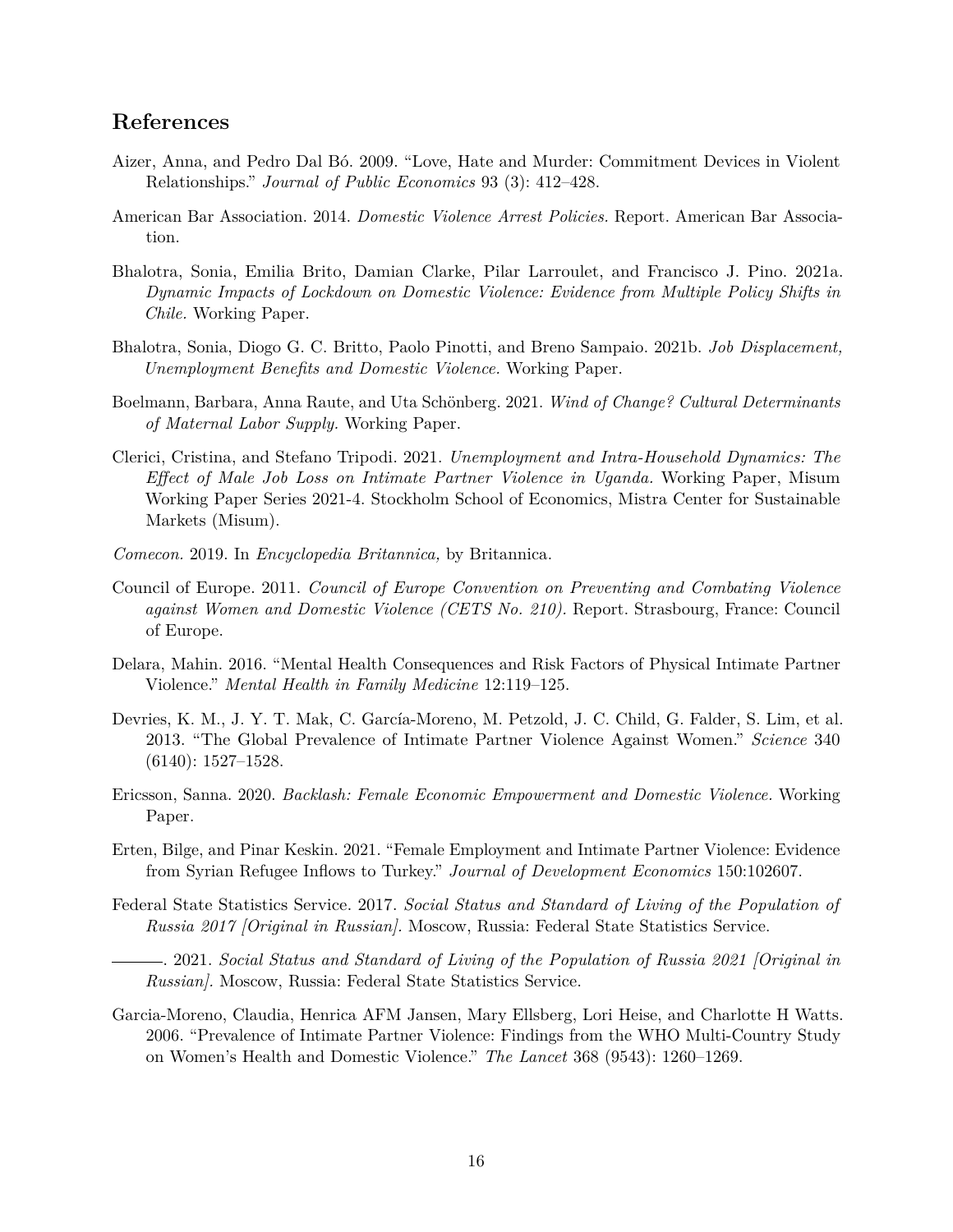- <span id="page-16-9"></span>Haushofer, Johannes, Charlotte Ringdal, Jeremy P. Shapiro, and Xiao Yu Wang. 2019. *Income Changes and Intimate Partner Violence: Evidence from Unconditional Cash Transfers in Kenya.* Working Paper, Working Paper Series 25627. National Bureau of Economic Research.
- <span id="page-16-2"></span>Human Rights Watch. n.d. *'I Could Kill You and No One Would Stop Me': Weak State Response to Domestic Violence in Russia.* New York, NY: Human Rights Watch.
- <span id="page-16-14"></span>Inglehart, Ronald, Christian W. Haerpfer, Alejandro Moreno, Christian Welzel, Kseniya Kizilova, Jaime Díez-Medrano, Marta Lagos, et al. 2020. *World Values Survey: All Rounds - Country-Pooled Datafile.* Dataset. Madrid, Spain & Vienna, Austria: JD Systems Institute & WVSA Secretariat.
- <span id="page-16-13"></span>International Labour Office. 2012. *International Standard Classification of Occupations: ISCO-08.* Vol. 1. Geneva, Switzerland: International Labour Organization.
- <span id="page-16-1"></span>Isajanyan, Nerses. 2017. *Russian Federation: Decriminalization of Domestic Violence.* Report. Washington, DC: The Law Library of Congress, Global Legal Research Center.
- <span id="page-16-6"></span>Iyengar, Radha. 2009. "Does the Certainty of Arrest Reduce Domestic Violence? Evidence from Mandatory and Recommended Arrest Laws." *Journal of Public Economics* 93 (1): 85–98.
- <span id="page-16-12"></span>Kozyreva, Polina, Mikhail Kosolapov, and Barry M Popkin. 2016. "Data Resource Profile: The Russia Longitudinal Monitoring Survey–Higher School of Economics (RLMS-HSE) Phase II: Monitoring the Economic and Health Situation in Russia, 1994-2013." *International Journal of Epidemiology* 45 (2): 395–401.
- <span id="page-16-8"></span>Molina, Teresa, and Mari Tanaka. 2021. "Globalization and Female Empowerment: Evidence from Myanmar." *Economic Development and Cultural Change.*
- <span id="page-16-0"></span>Monnat, Shannon M., and Raeven Faye Chandler. 2015. "Long Term Physical Health Consequences of Adverse Childhood Experiences." *The Sociological quarterly* 56 (4): 723–752. pmid: [26500379.](26500379)
- <span id="page-16-7"></span>Muratori, Caterina. 2021. *The Impact of Abortion Access on Violence Against Women.* Working Paper. University of Turin.
- <span id="page-16-5"></span>Ridley, Matthew, Gautam Rao, Frank Schilbach, and Vikram Patel. 2020. "Poverty, Depression, and Anxiety: Causal Evidence and Mechanisms." *Science* 370 (6522): eaay0214. pmid: [33303583.](33303583)
- <span id="page-16-10"></span>Russian Orthodox Church. 2016. *Statement of the Patriarchal Commission on Family Affairs, Protection of Motherhood and Childhood in Connection with the Adoption of a New Version of Article 116 of the Criminal Code of the Russian Federation [Original in Russian].* Report.
- <span id="page-16-3"></span>Sanin, Deniz. 2021. *Do Domestic Violence Laws Protect Women From Domestic Violence? Evidence From Rwanda.* Working Paper.
- <span id="page-16-4"></span>Stevenson, Betsey, and Justin Wolfers. 2006. "Bargaining in the Shadow of the Law: Divorce Laws and Family Distress." *The Quarterly Journal of Economics* 121 (1): 267–288.
- <span id="page-16-11"></span>Supreme Court of the Russian Federation. 2015. *Plenum of the Supreme Court of the Russian Federation No. 37 [Original in Russian].* Resolution. Moscow, Russia: Supreme Court of the Russian Federation.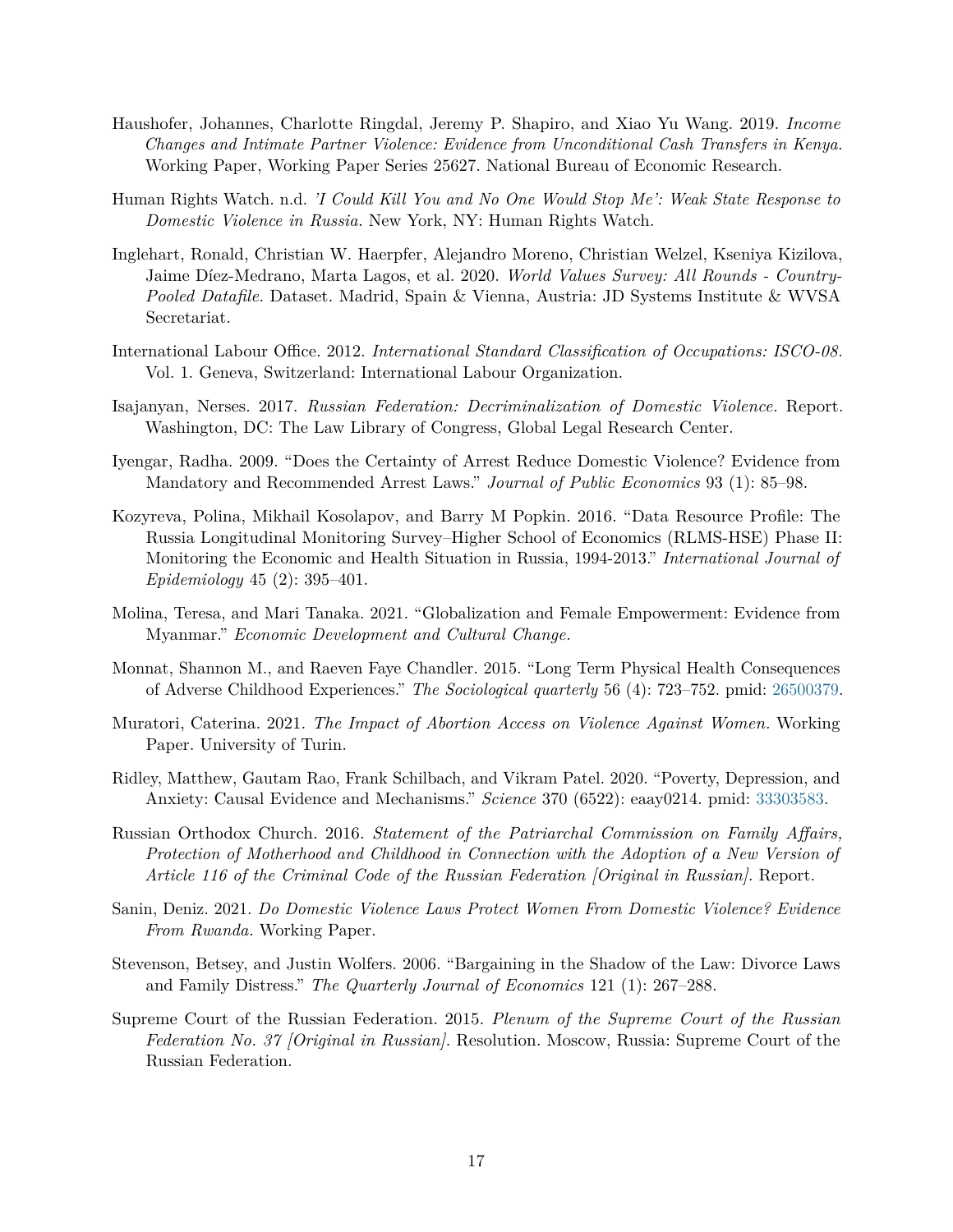- <span id="page-17-2"></span><span id="page-17-1"></span>The Russian Federation. 1996. *Federal Law of 13.06.1996 No. 63-FZ "Criminal Code of the Russian Federation"[Original in Russian].* The Federal Law.
	- . 2016. *Federal Law of 03.07.2016 No. 323-FZ "On Amendments to the Criminal Code of the Russian Federation and the Criminal Procedure Code of the Russian Federation on the Improvement of the Grounds and Procedure for Exemption from Criminal Liability" [Original in Russian].* The Federal Law.
	- . 2017. *Federal Law of 07.02.2017 No. 8-FZ "On Amendments to Article 116 of the Criminal Code of the Russian Federation" [Original in Russian].* The Federal Law.
- <span id="page-17-4"></span><span id="page-17-0"></span>Tur-Prats, Ana. 2019. "Family Types and Intimate Partner Violence: A Historical Perspective." *The Review of Economics and Statistics* 101 (5): 878–891.
- <span id="page-17-3"></span>United Nations Development Programme. 2020. *Human Development Report 2020.* New York, NY: United Nations Development Programme.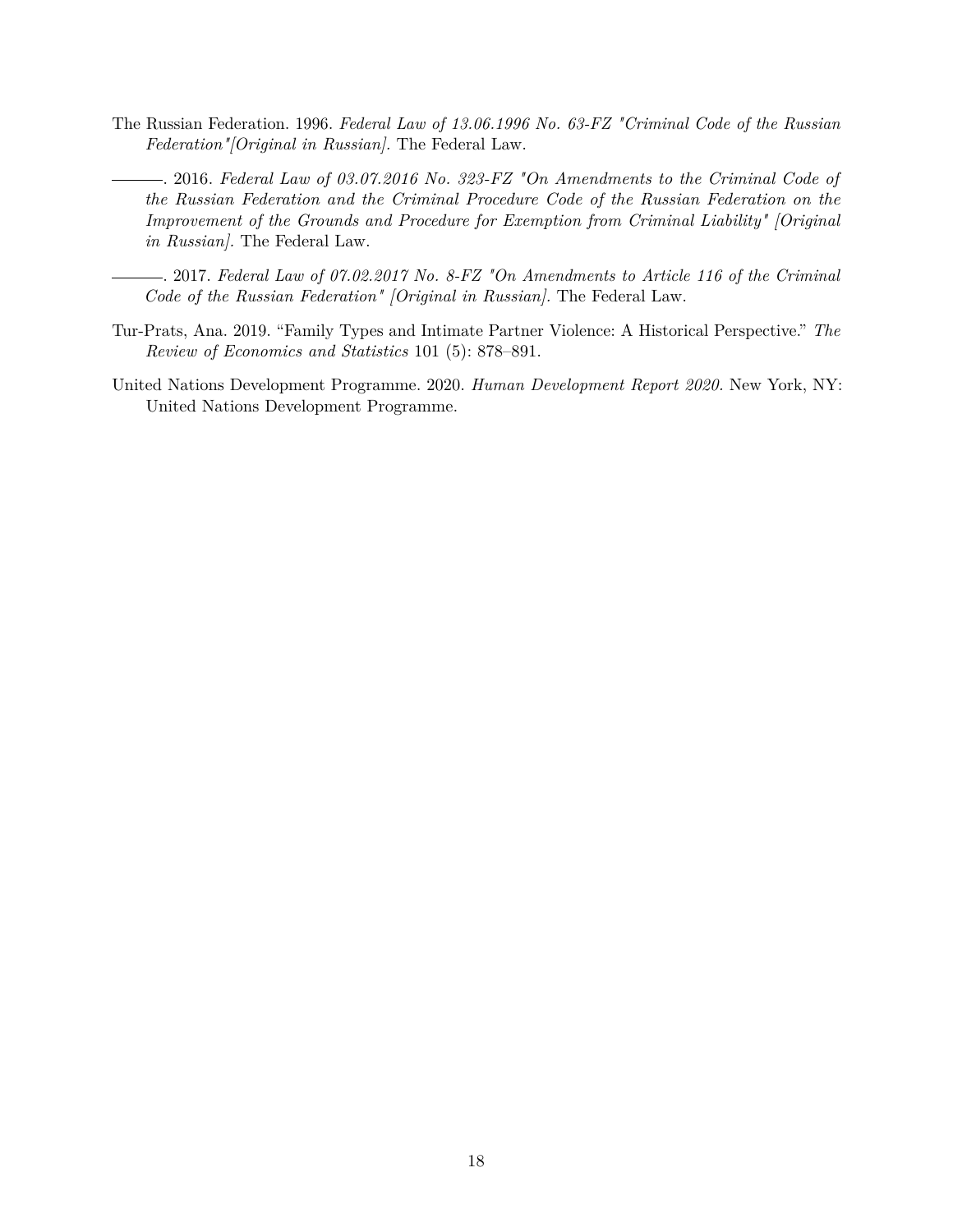# **Appendix**

## **Appendix A Additional Figures and Tables**

| Dependent variable:       | Life satisfaction (base year SD) |                      |                   |                                                 |             |              |  |
|---------------------------|----------------------------------|----------------------|-------------------|-------------------------------------------------|-------------|--------------|--|
|                           | (1)                              | (2)                  | (3)               | (4)                                             | (5)         | (6)          |  |
| Treated x Post            | $-0.145***$                      | $-0.092***$          | $-0.092***$       | $-0.092***$                                     | $-0.093***$ | $-0.122***$  |  |
|                           | (0.014)                          | (0.013)              | (0.013)           | (0.013)                                         | (0.013)     | (0.017)      |  |
| Treated                   | $0.531***$                       |                      |                   |                                                 |             |              |  |
|                           | (0.015)<br>$-0.091***$           |                      |                   |                                                 |             |              |  |
| Post                      | (0.011)                          | $-0.020*$<br>(0.011) |                   |                                                 |             |              |  |
|                           |                                  |                      |                   |                                                 |             |              |  |
| Individual FE<br>Time FE  |                                  | ✓                    | $\checkmark$<br>✓ | ✓                                               | ℐ           | ✓            |  |
| Time-Region FE            |                                  |                      |                   | ✓                                               |             |              |  |
| Time-Region-Education FE  |                                  |                      |                   |                                                 | ✓           |              |  |
| Time-Region-Occupation FE |                                  |                      |                   |                                                 |             | $\checkmark$ |  |
| Adj. R-squared            | 0.050                            | 0.463                | 0.464             | 0.464                                           | 0.464       | 0.444        |  |
| Observations              | 84812                            | 84812                | 84812             | 84812                                           | 84668       | 51853        |  |
| Individuals               | 12464                            | 12464                | 12464             | 12464                                           | 12452       | 8970         |  |
| Dependent variable:       |                                  |                      |                   | Depression in the past 12 months (base year SD) |             |              |  |
|                           | (7)                              | (8)                  | (9)               | (10)                                            | (11)        | (12)         |  |
| Treated x Post            | $0.070***$                       | $0.051***$           | $0.052***$        | $0.052***$                                      | $0.052***$  | $0.076***$   |  |
|                           | (0.015)                          | (0.015)              | (0.015)           | (0.015)                                         | (0.015)     | (0.019)      |  |
| Treated                   | $-0.071***$                      |                      |                   |                                                 |             |              |  |
|                           | (0.014)                          |                      |                   |                                                 |             |              |  |
| Post                      | $0.078***$                       | $0.048***$           |                   |                                                 |             |              |  |
|                           | (0.011)                          | (0.011)              |                   |                                                 |             |              |  |
| Individual FE             |                                  | ✓                    | $\checkmark$      | J                                               | ✓           | $\checkmark$ |  |
| Time FE<br>Time-Region FE |                                  |                      |                   | ✓                                               |             |              |  |
| Time-Region-Education FE  |                                  |                      |                   |                                                 | ✓           |              |  |
| Time-Region-Occupation FE |                                  |                      |                   |                                                 |             | $\checkmark$ |  |
| Adj. R-squared            | 0.001                            | 0.290                | 0.291             | 0.291                                           | 0.291       | 0.257        |  |
| Observations              | 83966                            | 83966                | 83966             | 83966                                           | 83826       | 51371        |  |
| Individuals               | 12457                            | 12457                | 12457             | 12457                                           | 12445       | 8951         |  |

<span id="page-18-0"></span>Table A1: Effect of the bill on married women's welfare (stability of the estimates)

*Notes:* This table presents standard difference-in-differences estimates from equation [1](#page-10-1) but gradually adds fixed effects to show the stability of the estimates. Standard errors in parenthesis are clustered at the individual level. Significance levels: \* 10%, \*\* 5%, and \*\*\* 1%.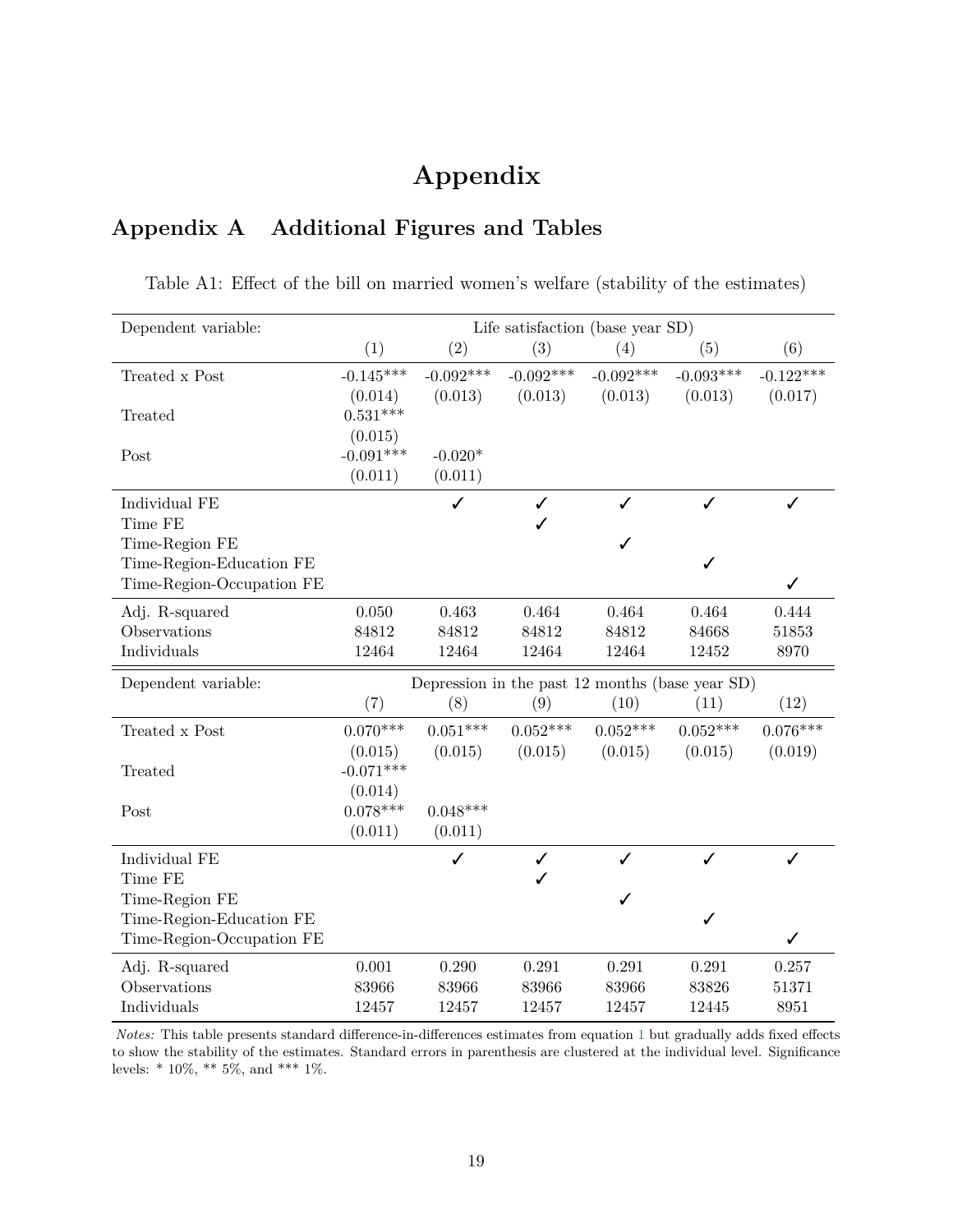

<span id="page-19-0"></span>Figure A1: Human Development Index of Russia and groups of countries, by gender

Group → Russia → Post–communist (excl. Russia) → BRICS (excl. Russia) → OECD

*Notes:* This figure plots women's (Panel A) and men's (Panel B) human development index (HDI) for Russia (blue), post-communist countries other than Russia (green), BRICS other than Russia (red), and OECD countries (purple) for the period from 1995 to 2019. For the exact calculation of the index, see the technical notes of United Nations Development Programme [\(2020\)](#page-17-3). BICS are Brazil, India, China, and South Africa. Post-communist countries are initial Comecon members as defined in Britannica (*Comecon* [2019\)](#page-15-10): former Soviet Union (Russia, Armenia, Azerbaijan, Belarus, Estonia, Georgia, Kazakhstan, Kyrgyzstan, Latvia, Lithuania, Moldova, Tajikistan, Turkmenistan, Ukraine, and Uzbekistan), Bulgaria, former Czechoslovakia (Czechia and Slovakia), Hungary, Poland, and Romania. *Source:* UNDP Human Development Reports, Gender Development Index [\(https://hdr.undp.org/en/indicators/136906](https://hdr.undp.org/en/indicators/136906) for women, <https://hdr.undp.org/en/indicators/137006> for men). Retrieved on February 15, 2022.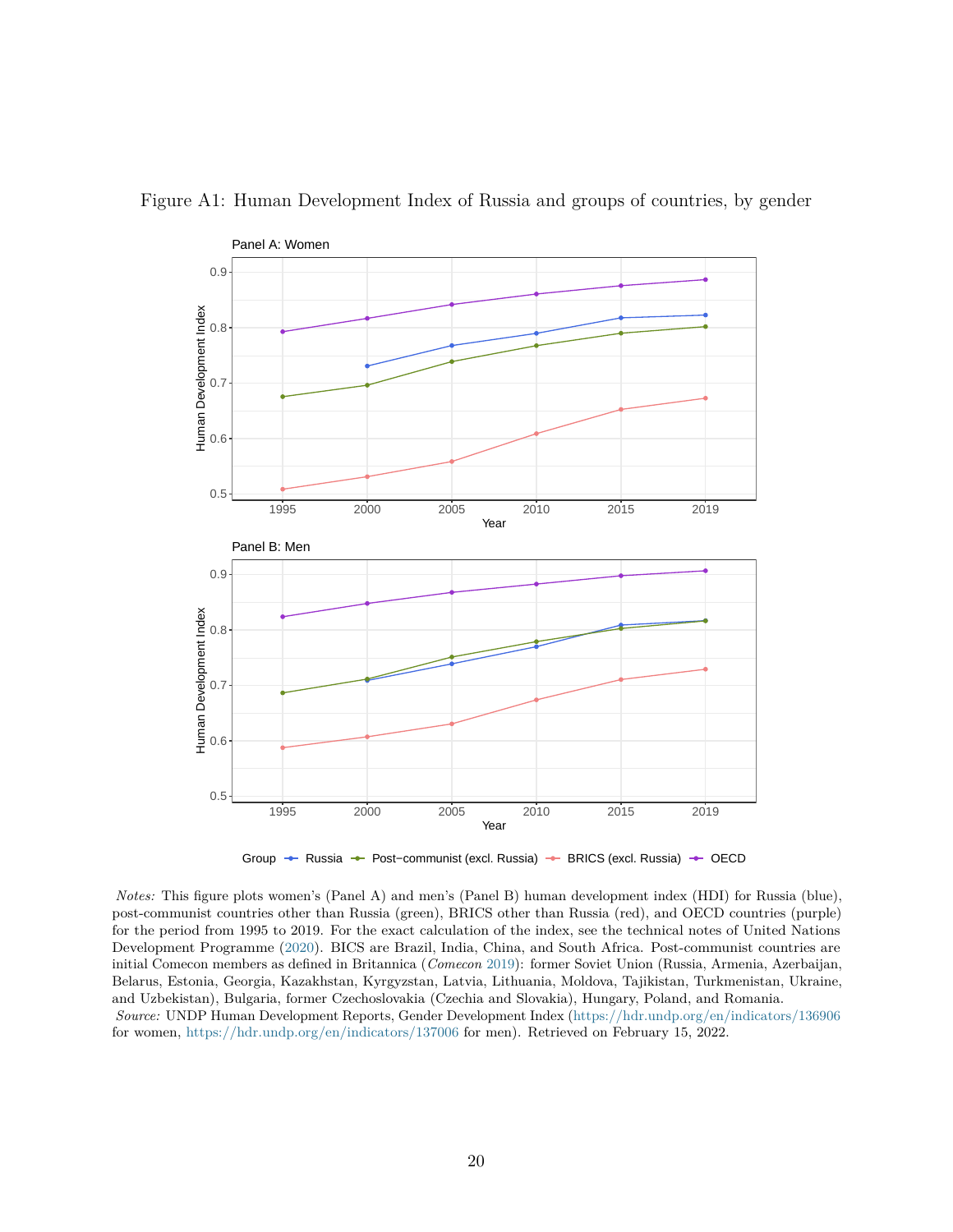<span id="page-20-0"></span>

### Figure A2: Women's selection into marriage and divorce

*Notes:* This figure presents simple year-by-year average and 95% confidence intervals of age at marriage (Panel A), employment status at marriage (Panel B), marriage rate (Panel C), and divorce rate (Panel D) around the bill, relative to the base year (2015). The confidence intervals are heteroskedasticity-robust.